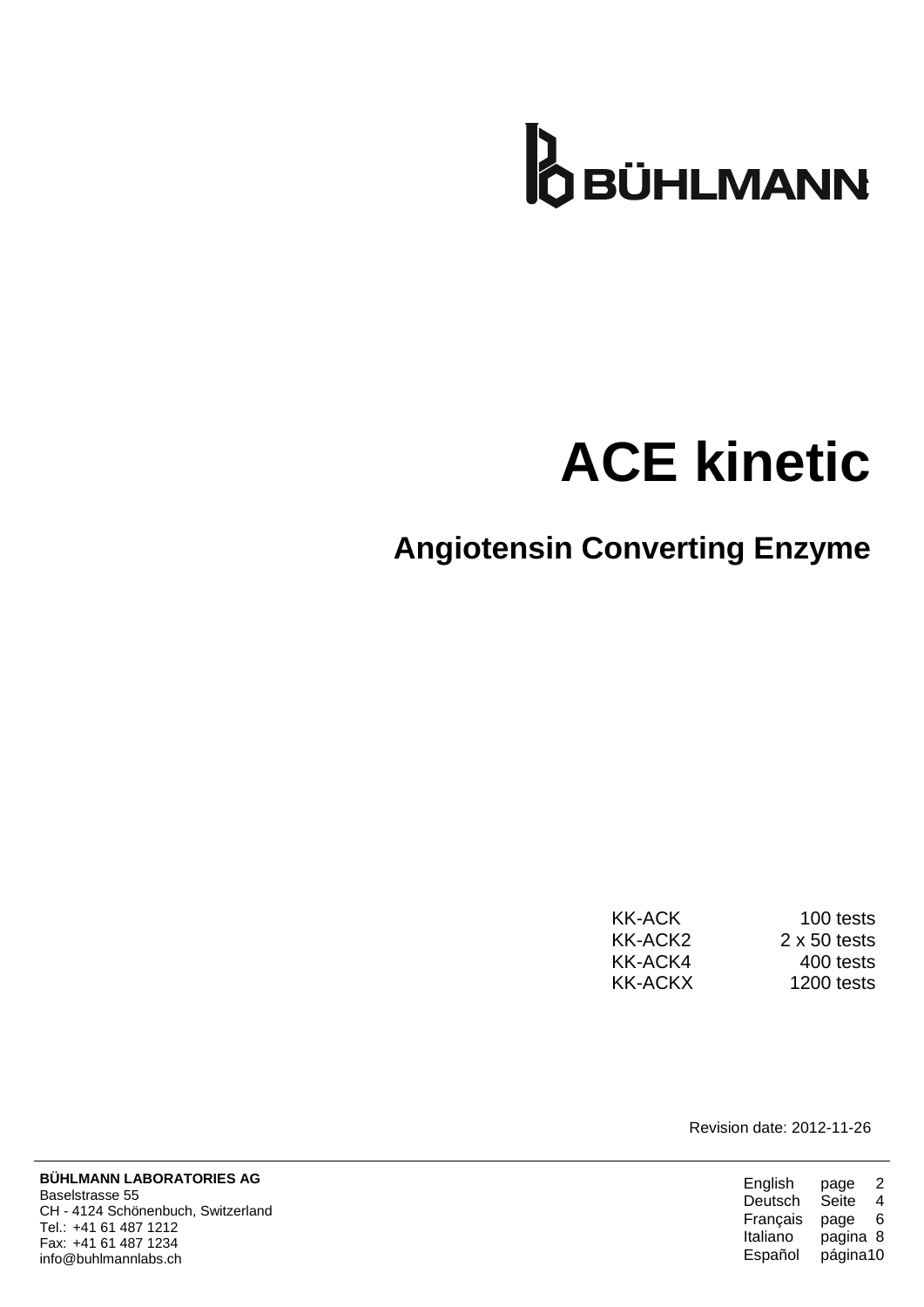#### **INTENDED USE**

The BÜHLMANN ACE kinetic test is intended for the direct and quantitative *in vitro* diagnostic determination of angiotensin converting enzyme (ACE) activity in serum by an enzymatic assay.

#### **PRINCIPLE OF THE ASSAY**

ACE catalyses the conversion of angiotensin I to angiotensin II. The enzyme also mediates the cleavage of the synthetic substrate (FAPGG) into an amino acid derivative and a dipeptide. The kinetic of this cleavage reaction is measured by recording the decrease in absorbance at 340 nm (1[,2\)](#page-14-0). The ACE kinetic method is standardized with the BÜHLMANN ACE colorimetric kit according to the reference method described in [3](#page-14-1) and 4.

#### **REAGENTS SUPPLIED AND PREPARATION**

|                                             |                             | Quantity         |                   |                                                                        | Reconsti-                    |  |
|---------------------------------------------|-----------------------------|------------------|-------------------|------------------------------------------------------------------------|------------------------------|--|
| <b>Reagents</b>                             | <b>KK-ACK/</b><br>KK-ACK4   | KK-ACK2 KK-ACKX  |                   | Code                                                                   | tution                       |  |
| <b>Substrate</b>                            | 1 vial/<br>4 vials<br>26 ml | 2 vials<br>13 ml | 3 vials<br>100 ml | <b>B-ACK-SUB</b><br>B-ACK2-SUB <sup>1</sup><br>B-ACKX-SUB <sup>2</sup> | Ready to<br>use              |  |
| Calibrator <sup>3</sup>                     | 1 vial/<br>2 vials          | 2 vials          | 3 vials           | <b>B-ACK-CA</b>                                                        | add 2 ml of<br>sterile water |  |
| $\textsf{Contents}^4$<br>Normal and<br>High | 1x2 vials/<br>2x2 vials     | 2x2 vials        | 3x2 vials         | B-ACK-<br><b>CONSET</b>                                                | add 2 ml of<br>sterile water |  |

Order Codes for KK-ACK2.

- $\overline{2}$ Lyophilized ACE Calibrator in a protein serum matrix with lot specific activity. After reconstitution leave for 15 minutes at 18-28°C and mix well before use. The Calibrator has been standardized with the BÜHLMANN ACE colorimetric kit (*cf.* above).
- 4 Lyophilized ACE Normal and High Controls in a protein serum matrix with lot specific activity. Reconstitute for 15 minutes at 18-28°C and mix well before use.

#### **STORAGE AND SHELF LIFE OF REAGENTS**

| <b>Unopened Reagents</b>               |                                                            |  |  |
|----------------------------------------|------------------------------------------------------------|--|--|
|                                        | Stable at 2-8°C until expiration date printed on the label |  |  |
| <b>Opened / Reconstituted Reagents</b> |                                                            |  |  |
| Substrate                              | Stable until exp. date at 2-8°C                            |  |  |
| Calibrator                             | Stable for 6 months at 2-8°C                               |  |  |
| Controls                               |                                                            |  |  |
|                                        |                                                            |  |  |

#### SAFETY PRECAUTIONS

**PRECAUTIONS**

Table 1

- Calibrator and controls of this kit contain components of human origin. Although tested and found negative for HBV surface antigen, HCV and HIV1/2 antibodies, the reagents should be handled as if capable of transmitting infections and should be handled in accordance with good laboratory practices using appropriate precautions.
- Unused solution should be disposed of according to local State and Federal regulations.

#### TECHNICAL PRECAUTIONS

#### **Kit components**

 Read carefully the instructions prior to carrying out the test. Test performance will be adversely affected, if reagents are incorrectly diluted, modified or stored under conditions other than those as detailed in this instruction for use.

- Components must not be used after the expiry date printed on the labels.
- Do not mix different lots of reagents.
- Let the reagents adjust to reach room temperature. Reconstitute the lyophilized reagents as indicated. Mix well (vortex) the reagents before use.

#### **MATERIALS REQUIRED BUT NOT PROVIDED**

- $\bullet$  Precision pipetes: 25, 100, 150, 250  $\mu$ l and 2 ml
- Plastic test tubes for sample or calibrator incubation
- Vortex mixer
- Waterbath for incubation set at 37°C
- Spectrophotometer with temperature controlled cuvette holders for incubation at 37°C and for measurement of absorbance at 340 nm
- Clinical chemistry analyser with 340 nm filter (optional)

#### **SPECIMEN COLLECTION AND STORAGE**

Since EDTA inhibits ACE activity, serum specimen should be used for the determination of ACE activity.

Collect sufficient blood (at least 0.5 ml) by venipuncture into an appropriate tube without anticoagulant. coagulate for 2-3 hours at room temperature, centrifuge at 4°C and 1000 x g and collect the serum. Freeze the serum specimen at –20°C if not assayed within 5 days. ACE activity in sterile serum is stable for up to 30 days at 2-8°C and 6 months at –20°C.

To avoid lipemic sera, blood samples should be taken from fasting patients.

#### **ASSAY PROCEDURE**

#### **Assay Protocol** (For automatic procedure *cf.* next chapter below)

Allow the substrate to reach room temperature. Avoid heating of the substrate. Pretreat all lipemic sera according to the procedure described above.

- 1. Label two plastic tubes for calibrator and controls and samples.
- 2. Pipet 25 µl of Calibrator, Control serum and patient sample, respectively, into the corresponding tubes.
- **NOTE:** The measurement of the enzyme activity as described below has to be started according to the capacity of the respective photometer.
- 3. Add 250  $\mu$  of substrate to each sample and vortex thoroughly.
- 4. Incubate for 5 minutes at 37°C in a water bath.
- 5. Blank your photometer with distilled water.
- 6. Transfer Calibrators, Controls and samples into a microcuvette, incubate them at 37°C and measure the samples twice at an interval of exactly 10 minutes at 340 nm.

#### **STANDARDIZATION**

The results obtained using this assay is identical to the values obtained with the standard BÜHLMANN ACE colorimetric assay. The ACE kinetic (KK-ACK) is standardized against the reference method established by Lieberman [\(3\)](#page-14-1).

### **RESULTS AND AUTOMATION**

#### **Automation with Clinical Analysers**

ACE kinetic can be performed on every open chemistry analyser. Bühlmann will assist you to adapt your instrument settings. In order to guarantee equivalent kinetic characteristics between manual and automated version we recommend using the volumes and/or ratios established for

Order Codes for KK-ACKX.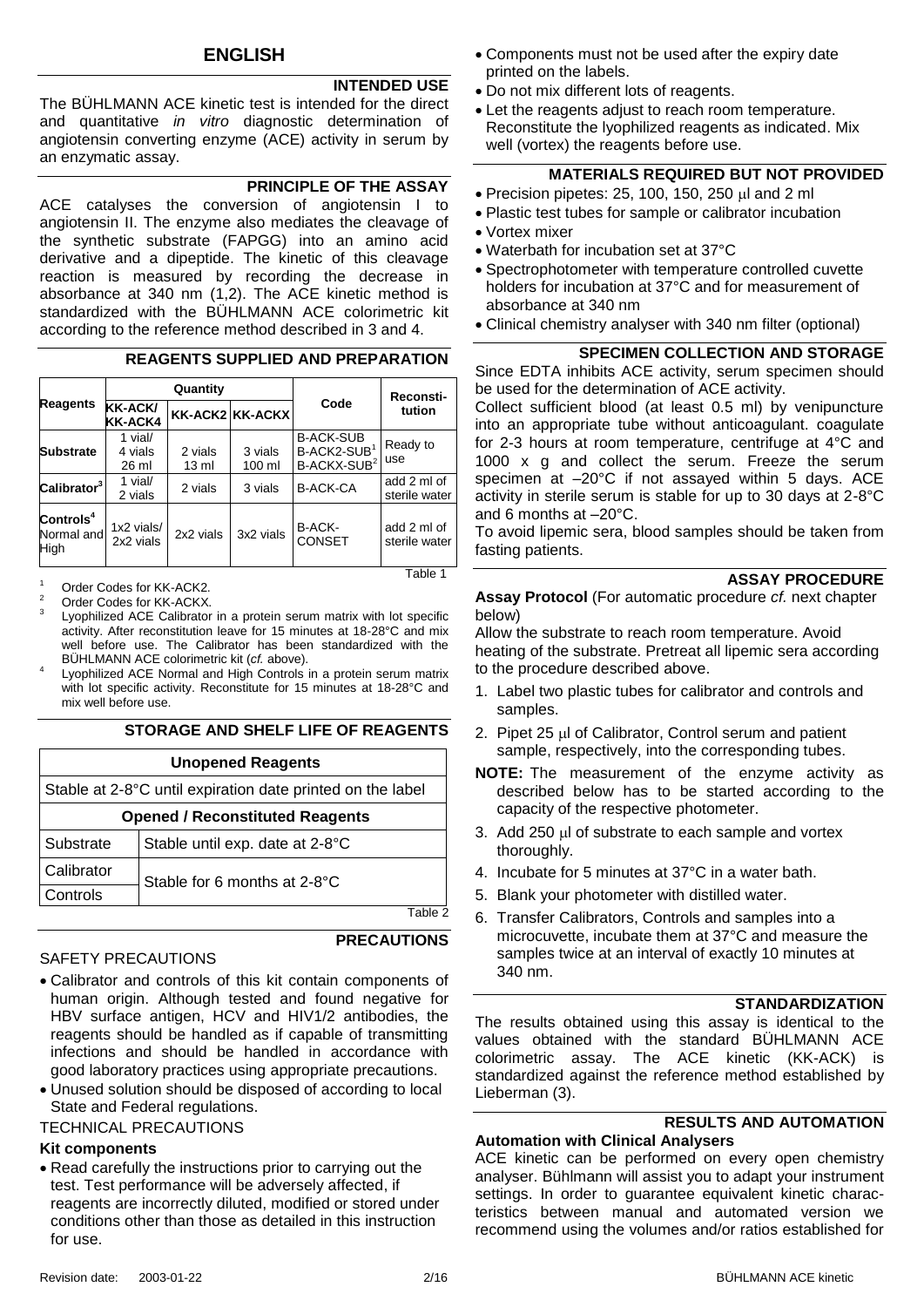the manual version. For instructions on programming and operation please refer to the "Operators Manual" of the Instrument. We also advise that each laboratory should evaluate the assay performance on their instrument.

PARAMETER SETTINGS FOR SEVERAL CLINICAL CHEMISTRY ANALYSERS ARE AVAILABLE UPON REQUEST.

#### **CALCULATION**

Calculate the corresponding enzyme activity  $(E_x)$  of each unknown sample by dividing the difference in absorbance of the individual sample  $(∆A<sub>x</sub>)$  through the mean of the absorbance difference of the calibrator vial  $( \Delta A_c )$  and multiply the results by the enzyme activity  $(E_c)$  indicated on the data sheet (for an example see [Table 11\)](#page-13-0):

$$
\mathbf{E}_{\mathbf{x}} = \frac{\Delta \mathbf{A}_{\mathbf{x}}}{\Delta \mathbf{A}_{\mathbf{c}}} \times \mathbf{E}_{\mathbf{c}}
$$

**Automated procedure:** For calculation of results use the RATE mode. Refer to the instrument manual for further details.

**Definition:** One unit of ACE activity is defined as the amount of enzyme required to release one  $\mu$ mol of Hippuric Acid per minute and per liter of serum at 37°C as determined by the colorimetric assay:

1 ACE unit = 
$$
\frac{1 \mu mol \text{ hippuric acid}}{\text{mix L}} = 10/1
$$

#### **QUALITY CONTROL**

The values of the Normal and High Controls provided with the kit must be within the lot specific range indicated on the corresponding data sheet. Otherwise, the assay has to be repeated.

It is good laboratory practice to record the following data for each assay: kit lot number, reconstitution dates of kit components, concentration value of calibrator and controls, concentration values of internal serum pool.

#### **PERFORMANCE LIMITATIONS**

- Due to interference with the photometric determination, lipemic sera must be pretreated either with an Ultracentrifuge or with LipoClear from StatSpin Inc. (www.statspin.com). Icteric or hemolytic sera can not be used for ACE activity determination.
- Test results should be interpreted in conjunction with information available from clinical assessment of the patient and other diagnostic procedures.

#### **PERFORMANCE CHARACTERISTICS**

<span id="page-2-0"></span>**Intra-Assay Precision: 2.7%.** The intra-assay precision has been determined by measuring three different serum samples 20 times in a single test run (*cf.* [Table 12\)](#page-13-1).

**Inter-Assay Precision: 8.1%.** The inter-assay precision has been determined by measuring three control serum samples in 20 consecutive runs (*cf.* [Table 13\)](#page-13-2).

**Dilution Linearity: 108.9%.** 14 serum samples with elevated ACE activity (range: 100-172 U/l) have been diluted with physiological NaCl solution from 1:1 up to 1:32 in various runs. In total 140 values has been analysed. The median value of dilution linearity (observed vs. expected) is 108.9% and the 5-95th percentile is 90 to 137% (*cf.* [Table](#page-13-3)  [14](#page-13-3) and [Figure 1\)](#page-13-4). The kinetic method is linear up to at least 150 U/l.

**Spiking Recovery: 99.8%.** Two different serum samples have been spiked with increasing amounts of ACE and analyzed according to the assay procedure (*cf.* [Table 15\)](#page-13-5).

**Detection limit (LoB)<5 U/l.** The analytical sensitivity is dependent on the precision of the clinical chemistry analyser used. By repeated measurements with water (blank reagent) the imprecision of the analyser was determined by calculating the mean +3 SD value and converted it into ACE U/l.

For Cobas Mira the instrument detection limit is calculated as 2.5 U/l (n=100) and for the Kone T30 analyser as 3.6 U/l (n=33).

**Detection limit (LoQ): ~12 U/l.** The functional sensitivity was determined by repeated measurements (n=356) of a series of sera (n=45) with medium to low activity (range: 1.5-35.5 U/l). The ACE activity at 20 %CV was determined to be 12 U/l.

**Specificity:** Inhibition by its natural substrate Ang I and by EDTA and H-Val-Trp-OH. A serum sample of defined ACE activity has been inhibited and measured again (*cf.* [Table](#page-13-6)  [16\)](#page-13-6).

#### **REFERENCE INTERVALS**

The serum ACE activity strongly depends on the genotype of the patients investigated [\(5\)](#page-14-2). Therefore, reference values depend on the genetic pattern of the donors and differences can be explained by the frequency of the three genotypes within group of donors on investigation.

From a group of **80 adult** (age 20-70 years) normal blood donors from Switzerland, a reference range (2.5-97.5<sup>th</sup> Percentile) has been determined to be (cf. [Table 17\)](#page-13-7):

#### **20 – 70 U/l**

In a study 159 Caucasian volunteers, classified as apparently healthy by a medical examination, were tested for ACE activity. No correlation between serum ACE activity and age could be detected. A median value of 45.1 U/l and a normal range  $(2.5<sup>th</sup> -97.5<sup>th</sup>$  Percentile) of 16 - 85 U/l was described [\(5\)](#page-14-2)

In a study with 50 sarcoidosis patients, serum ACE levels were within a range of 45-135 U/l [\(6\)](#page-14-3).

Serum ACE levels in children are substantially higher and more variable than in adults [\(5\)](#page-14-2). Elmlinger et al. (Children's Hospital, Tübingen, Germany), examined **84 children** from 6 months to 18 years to estimate serum ACE reference range. A normal serum range  $(2.5-97.5<sup>th</sup>$  Percentile) has been determined to be (cf. [Table 17\)](#page-13-7):

#### **29 – 112 U/l**

No significant differences have been observed by splitting into gender or age categories. In Newborns (0 to 6 months) very low ACE activity has been detected (Data not shown).

#### **METHOD COMPARISON**

80 sera from apparently healthy donors (see above) were analyzed with the three different assays from Bühlmann AG. The results from ACE kinetic assay, ACE colorimetric and ACE direct radioenzymatic were correlated:

ACE kinetic =  $1.065$  \* ACE colorimetric  $-6.05$  U/l;  $r = 0.94; R^2 = 0.88$ 

ACE kinetic = 1.368 \* ACE direct – 13.96 U/l;  $r = 0.94; R^2 = 0.89$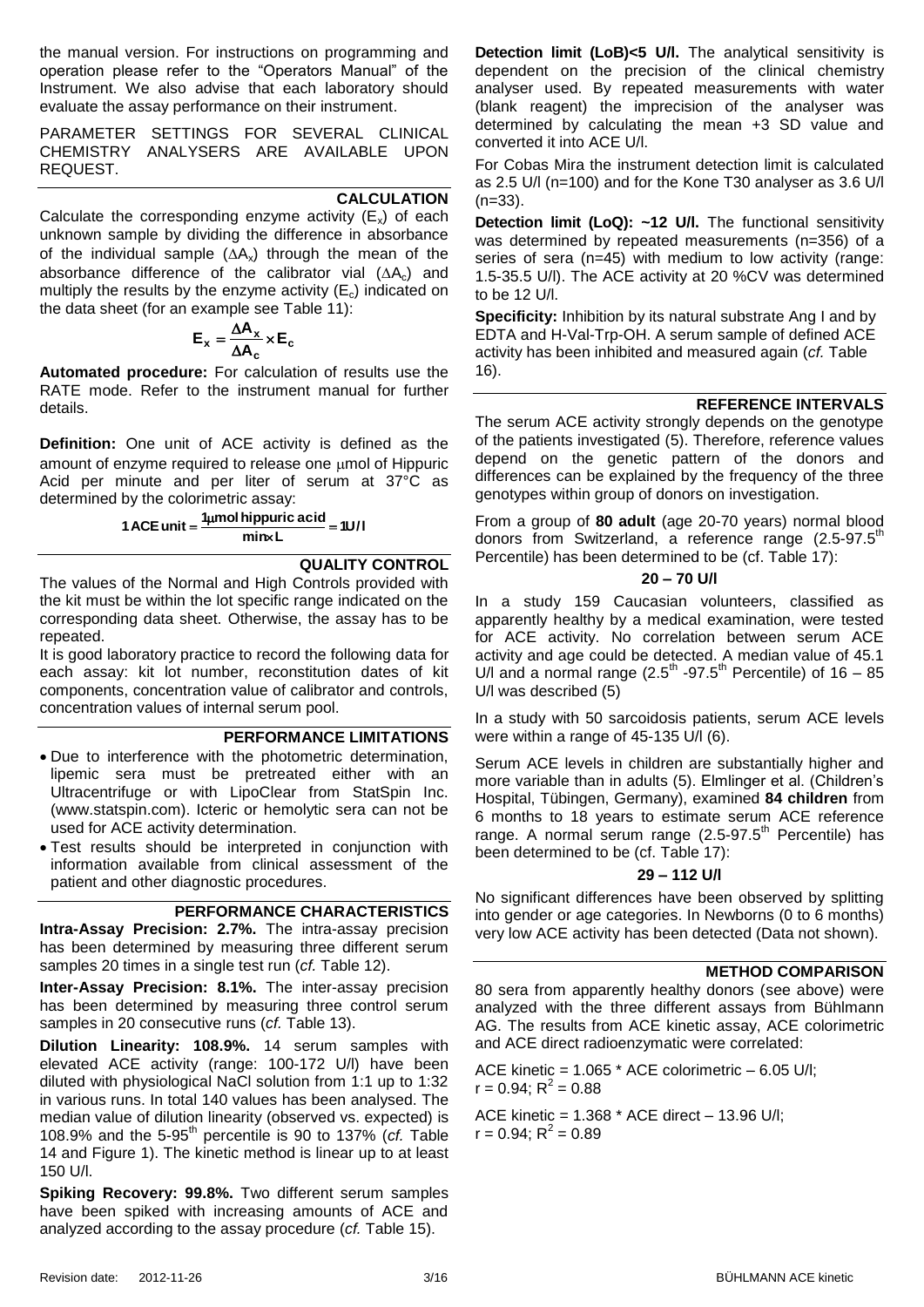#### **DEUTSCH**

#### **ANWENDUNGSZWECK**

Der BÜHLMANN ACE kinetic Test wird für die direkte und quantitative *in vitro* diagnostische Bestimmung der Angiotensin-Converting Enzym (ACE) Aktivität im Serum mittels enzymatischer Nachweismethode gebraucht.

#### **PRINZIP DER METHODE**

ACE katalysiert die Umwandlung von Angiotensin I zu Angiotensin II. Das Enzym verursacht ebenfalls die Spaltung eines synthetischen Substrats (FAPGG) in ein Aminosäurederivat und ein Dipeptid. Die Kinetik dieser Abspaltung kann durch die Messung der Abnahme der Absorption bei einer Wellenlänge von 340 nm erfasst werden (1[,2\)](#page-14-0). Die ACE kinetic Methode wird mit Hilfe des BÜHLMANN ACE colorimetric Kits standardisiert. Diese entspricht der Methode, welche in den Literaturreferenzen [3](#page-14-1) und [4](#page-14-4) beschrieben wird.

#### **GELIEFERTE REAGENZIEN UND VORBEREITUNG**

|                                              |                            | Inhalt                   |                 |                                                                              | Rekonstitu-             |
|----------------------------------------------|----------------------------|--------------------------|-----------------|------------------------------------------------------------------------------|-------------------------|
| Reagenz                                      | <b>KK-ACK/</b><br>KK-ACK 4 | KK-<br>ACK2              | <b>KK-ACKX</b>  | Art.-Nr.                                                                     | tion                    |
| <b>Substrat</b>                              | 1 Fl./ 4 Fl.<br>$26$ ml    | 2 FI.<br>$13 \text{ ml}$ | 3 Fl.<br>100 ml | <b>B-ACK-SUB</b><br>B-ACK2-SUB <sup>1</sup><br><b>B-ACKX-SUB<sup>2</sup></b> | Gebrauchs-<br>fertig    |
| Kalibrator <sup>3</sup>                      | 1 Fl./ 2 Fl.               | 2 FL                     | 3 Fl.           | <b>B-ACK-CA</b>                                                              | 2 ml steriles<br>Wasser |
| Kontrolle <sup>4</sup><br>Normal und<br>Hoch | $1x2$ Fl./<br>2x2 Fl.      | 2x2 Fl.                  | 3x2 Fl.         | B-ACK-<br><b>CONSET</b>                                                      | 2 ml steriles<br>Wasser |

Tabelle 3

- $\overline{2}$ Lyophilisierter ACE Kalibrator in einer Protein-Serum-Matrix mit Lotspezifischer Aktivität. Nach Rekonstitution für 15 Minuten bei 18-28°C stehen lassen und vor Gebrauch gut mischen. Der Kalibrator wurde mit Hilfe des BÜHLMANN ACE colorimetric Kits (siehe oben) standardisiert.
- 4 Lyophilisierte ACE Kontrolle Normal und Hoch in einer Protein-Serum-Matrix mit Lot-spezifischer Aktivität. Nach Rekonstitution für 15 Minuten bei 18-28°C stehen lassen und vor Gebrauch gut mischen.

#### **LAGERUNG UND HALTBARKEIT DER REAGENZIEN**

|                                                  | Ungeöffnete Reagenzien                                    |  |  |
|--------------------------------------------------|-----------------------------------------------------------|--|--|
|                                                  | Zu verwenden bis zum angegebenen Verfallsdatum auf        |  |  |
|                                                  | der Packungsetikette. Lagerung bei 2-8°C.                 |  |  |
| Geöffnete / Rekonstituierte Reagenzien           |                                                           |  |  |
| Substrat                                         | Zu verwenden bis zum Verfallsdatum.<br>Lagerung bei 2-8°C |  |  |
| Kalibrator                                       | Zu verwenden bis 6 Monate nach                            |  |  |
| Rekonstitution. Lagerung bei 2-8°C<br>Kontrollen |                                                           |  |  |
|                                                  | $T_0$ blo /                                               |  |  |

Table 4

#### **VORSICHTSMASSNAHMEN**

#### SICHERHEITSMASSNAHMEN

- Kalibrator und Kontrollen enthalten Komponenten menschlicher Herkunft. Obwohl sie negativ in Tests für HBV Oberflächenantigen, HCV und HIV1/2 Antikörper waren, sollten gemäss Good Laboratory Practice als potentiell infektiös behandelt werden und die entsprechenden Sicherheitsvorkehrungen getroffen werden.
- Ungebrauchte Lösungen sollten gemäss der gesetzlichen Bestimmungen entsorgt werden.

TECHNISCHE VORSICHTSMASSNAHMEN

 Lesen Sie die Arbeitsanleitung sorgfältig vor der Testdurchführung. Die Testqualität kann negative beeinflusst werden, wenn die Reagenzien nicht korrekt verdünnt oder

verändert werden sowie nicht entsprechend der in dieser Anleitung angegebenen Lagerungsbedingungen gelagert werden.

- Die Reagenzien dürfen nach Ablauf des Verfallsdatums nicht mehr verwendet werden.
- Mischen Sie nicht Reagenzien verschiedener Kit lots.
- Lassen Sie die Reagenzien auf Raumtemperatur äquilibrieren. Lösen Sie lyophilisierte Reagenzien wie angegeben auf. Reagenzien vor Gebrauch gut mischen (vortexen).

#### **FORDERLICHE LABORGERÄTE UND HILFSMITTEL**

- Präzisionspipetten für 25, 100, 150, 250 µl und 2ml
- Plastikröhrchen
- Bidestilliertes bzw. steriles Wasser
- Wirbelmischer (Vortex)
- Wasserbad 37°C
- Spektralphotometer 340 nm, Filterphotometer 342 nm oder klin. chem. Analyser mit temperierbarem Küvetten-Halter (37°C Inkubation und Messung)

#### **UNTERSUCHUNGSMATERIAL UND LAGERUNG**

Die ACE-Bestimmung kann nur in Serum durchgeführt werden. Der Zusatz von EDTA bei der Blutentnahme blockiert die ACE-Aktivität:

- Mindestens 0.5 ml Blut durch Venenpunktion in einem entsprechenden Röhrchen ohne Antikoagulanzien sammeln.
- Röhrchen nach 2-3 Std. bei Raumtemperatur in einer Kühlzentrifuge zentrifugieren.

Werden die Serumproben innerhalb von 5 Tagen bearbeitet, können sie bis dahin im Kühlschrank bei 2-8°C gelagert werden (bei sterilen Seren ist sogar eine Lagerung bei 2-8°C während 30 Tagen möglich). Die ACE-Aktivität bleibt bei -20°C für 6 Monate erhalten.

Um lipämische Seren zu vermeiden, sollen die Blutproben von nüchternen Patienten abgenommen werden.

#### **ARBEITSANLEITUNG**

**Testansatz und Durchführung** (für automatisierte Durchführung siehe unten)

Die Reagenzien und Seren rechtzeitig aus dem Kühlschrank entnehmen und langsam auf Raumtemperatur erwärmen lassen. Das Erhitzen des Substrates sollte vermieden werden. Lipämische Seren müssen vorbehandelt werden (siehe oben).

- 1. Jeweils 2 Plastikröhrchen für Kalibrator und Kontrollen (Normal/Hoch) beschriften. Für jede Patientenprobe ein weiteres Röhrchen beschriften.
- 2. Jeweils 25 µl Kalibrator, Kontrollen und Patientenproben in die entsprechenden Röhrchen pipettieren.

HINWEIS: Ausgehend von der Kapazität des Photometers gelten die nachfolgenden Arbeitsschritte für jede individuelle Probe.

- 3. 250 µl Substrat in jedes Röhrchen piptettieren und gründlich mischen (Vortex).
- 4. Im Wasserbad bei 37°C für 5 Minuten inkubieren.
- 5. Das Photometer mit destilliertem Wasser auf Null kalibrieren.
- 6. Die Probe in eine Mikroküvette transferieren und bei 37°C bei 340 nm messen. Eine zweite Messung wird nach exakt 10 Minuten durchgeführt.

 $\frac{1}{2}$  Art.-Nr. für KK-ACK2. <sup>2</sup> Art.-Nr. für KK-ACKX.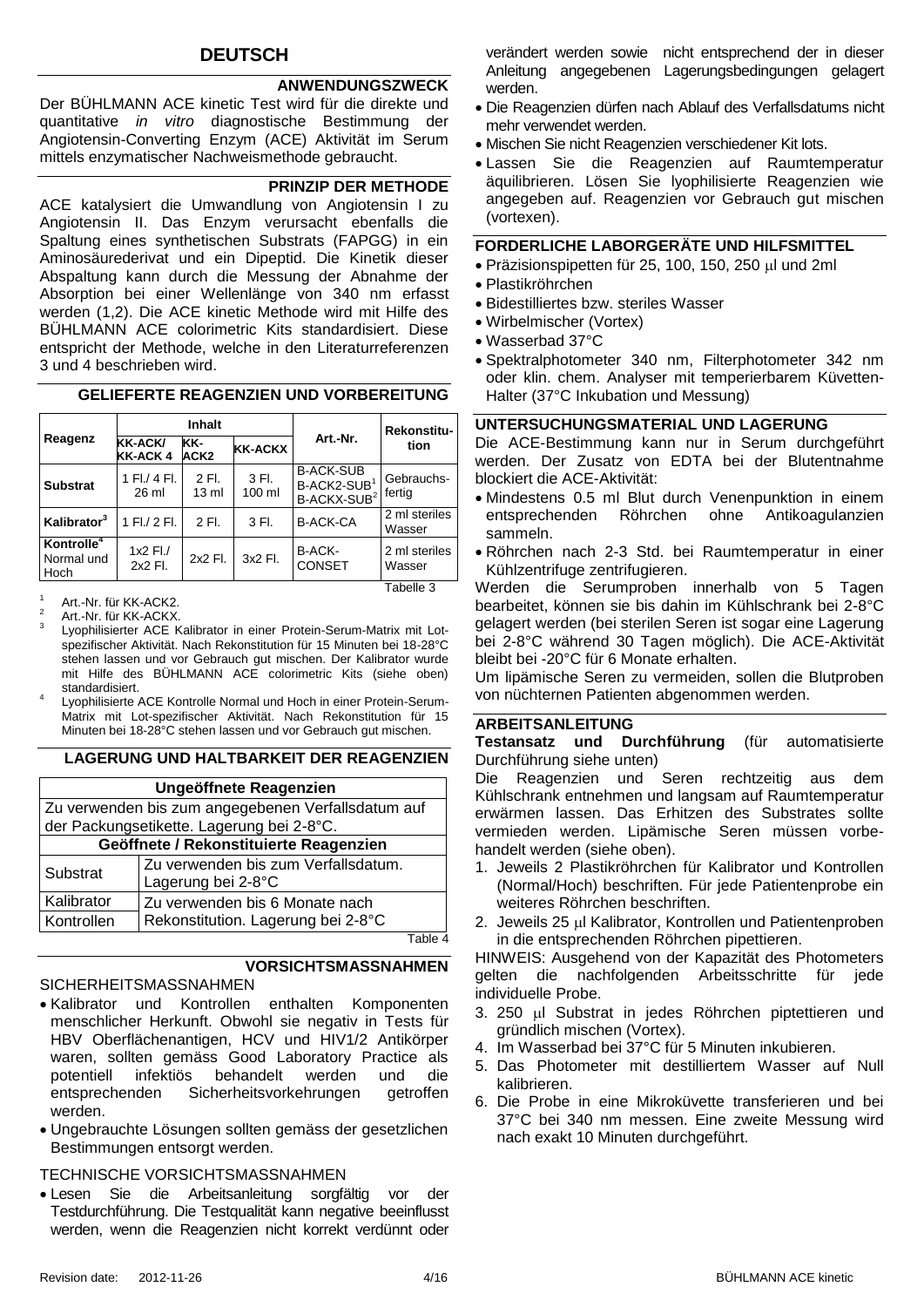#### **STANDARDISIERUNG**

Der ACE kinetic (KK-ACK) wurde gegen die Referenzmethode von Lieberman [\(3\)](#page-14-1) standardisiert. Die Testresultate sind identisch mit den Werten welche man mit dem Standard BÜHLMANN ACE colorimetric Test erhält.

#### **RESULTATE UND AUTOMATISIERUNG Automatisierung mittels Klinisch-Chemischen Analysegeräten**

Der ACE kinetic Test kann auf jedem offenen Klinisch-Chemischen Analysegerät durchgeführt werden. Bühlmann unterstützt Sie bei der Adaption der Instrumenteneinstellungen. Um die gleichen kinetischen Eigenschaften zu garantieren, empfehlen wir, die in der Handmethode angegebenen Volumen und/oder Verhältnisse in der automatisierten Methode zu übernehmen. Für die Programmierung und die Handhabung soll das jeweilige Instrumenten-Handbuch verwendet werden. Ebenfalls empfehlen wir, dass jedes Labor die Leistungsmerkmale des Tests auf Ihrem Analysegerät erhebt.

EINGABE-PROTOKOLLE STEHEN FÜR VERSCHIEDE-NE KLINISCH-CHEMISCHEN ANALYSEGERÄTEN AUF ANFRAGE ZUR VERFÜGUNG.

**BERECHNUNG DER RESULTATE** Die Enzymaktivität  $(E_x)$  einer unbekannten Patientenprobe wird berechnet, indem die Differenz aus der ersten und zweiten Messung  $( \Delta A_x )$  durch diejenige Differenz (Mittelwert) des Kalibrators  $( \Delta A_c )$  dividiert wird. Das Resultat wird mit der Enzymaktivität des Kalibrators ( $E_c$ ; Lot-spezifisch, siehe Datenblatt) multipliziert [\(Table 11\)](#page-13-0).

$$
\mathbf{E}_{\mathbf{x}} = \frac{\Delta \mathbf{A}_{\mathbf{x}}}{\Delta \mathbf{A}_{\mathbf{c}}} \times \mathbf{E}_{\mathbf{c}}
$$

**Automatisierte Methode:** Um die Resultatberechnung durchzuführen muss der RATE Modus verwendet werden. Für weitere Informationen soll das Instrumenten-Handbuch zugezogen werden.

**Definition:** eine Einheit (Unit) der ACE Aktivität ist als die Enzymmenge definiert, welche 1 umol Hippursäure pro Minute und pro Liter Serum bei 37°C freisetzt:

> **1** ACE unit =  $\frac{1 \mu mol \text{ Hippursäure}}{1 \mu}$  = 1U/I **min L**

#### **QUALITÄTSKONTROLLE**

Die Werte der Normal und der Hoch Kontrolle, welche mit dem Kit mitgeliefert wurden, müssen sich im Lotspezifischen Bereich befinden welche auf dem entsprechenden Datenblatt angegeben werden. Trift dies nicht zu, muss der Test wiederholt werden.

Gute Labor Praxis verlangt die Erhebung der folgenden Kitspezifischen Daten: Lot Nummer des Kits, Datum der Rekonstitution einzelner Reagenzien, Konzentrationen des Kalibrators und der Kontrollen, Konzentration eines internen Serum-Pools.

#### **EINSCHRÄNKUNG DER LEISTUNGSMERKMALE**

 Aufgrund von Interferenzen bei der photometrischen Bestimmung müssen lipämische Seren entweder durch Ultrazentrifugation oder mittels LipoClear von StatSpin Inc. (www.statspin.com) vorbehandelt werden. Ikterische oder hämolytische Seren können nicht verwendet werden.

<span id="page-4-0"></span> Die Ergebnisse sollten in Verbindung mit der Anamnese des Patienten und weiteren diagnostischen Tests verwendet werden.

#### **LEISTUNGSMERKMALE**

**Intra-Assay Präzision: 2.7%.** Die Präzision wurde bestimmt durch die 20-fache Einzelmessung von drei unterschiedlichen Serumproben im gleichen Ansatz [\(Table 12\)](#page-13-1).

**Inter-Assay Präzision: 8.1%.** Die Präzision wurde bestimmt durch die Messung von drei unterschiedlichen Serumproben in zwanzig Ansätzen [\(Table 13\)](#page-13-2).

**Verdünnungsliniearität: 108.9%.** 14 Serumproben mit erhöhter ACE Aktivität (Bereich: 100-172 U/l) wurden mit physiologischer NaCl Lösung von 1:1 bis zu 1:32 verdünnt und in verschiedenen Ansätzen getestet. Insgesamt wurden 140 Resultate ausgewertet. Der Median der Verdünnungslinearität (beobachtet gegen erwartet) beträgt 108.9% wobei die 5-95. Percentile 90 bis 137% beträgt (siehe [Table 14](#page-13-3) and [Figure 1\)](#page-13-4). Die kinetische Methode ist bis mind. 150 U/l linear.

**Wiederfindung: 99.8%.** Zwei verschiedene Serumproben wurden mit ansteigender Menge ACE versetzt und danach entsprechend der Arbeitsanleitung analysiert [\(Table 15\)](#page-13-5).

**Nachweisgrenze (LoB): <5 U/l.** Die analytische Sensitivität ist abhängig von der Präzision des verwendeten Klinisch-Chemischen Analysegerätes. Die Meßungenauigkeit des Analysegerätes wurde durch die mehrmalige Messungen mit Wasser (Blank Reagenz) durchgeführt und der berechnete Mittelwert +3 Standardabweichungen in ACE U/l konvertiert.

Für den Cobas Mira wurde eine Instrumenten Nachweisgrenze von 2.5 U/l (n=100) und für den Kone T30 Analyzer von 3.6 U/l (n=33) berechnet.

**Nachweisgrenze (LoQ): ~12 U/l.** Die funktionelle Sensitivität wurde durch Mehrfachmessung (n=365) von verschiedenen Seren (n=45) mit mittlerer bis tiefer Aktivität (Bereich: 1.5 – 35.5 U/l). Die ACE Aktivität bei welcher ein CV von 20% erreicht wird liegt bei 12 U/l.

**Spezifität:** Inhibition durch das natürliche Substrat Ang I sowie durch EDTA und H-Val-Trp-OH. Eine Serumprobe mit definierter ACE Aktivität wurde inhibitiert und danach gemessen [\(Table 16\)](#page-13-6).

#### **RFERENZINTERVALLE**

Die Serum ACE Aktivität ist stark abhängig vom Genotyp der untersuchten Patienten [\(5\)](#page-14-2). Aus diesem Grunde sind die ermittelten Referenzwerte abhängig vom genetischen Muster der untersuchten Spender und Unterschiede können durch die Häufigkeit der drei Genotypen in der untersuchten Spendergruppe erklärt werden.

Mittels einer Gruppe von **80 erwachsenen Normalblutspendern** aus der Schweiz, wurde ein Referenzbereich (2.5-97.5 Percentile) bestimmt (siehe [Table 17\)](#page-13-7):

#### **20 – 70 U/l**

In einer Studie mit 159 Freiwilligen (Kaukasier), welche in einer medizinischen Überprüfung als gesund eingestuft wurden, wurde die Serum ACE Aktivität gemessen. Es konnte keine Korrelation zwischen der ACE Aktivität und dem Alter der Probanden gefunden werden. Es wurde ein Medianwert von 45.1 U/l und ein Normalbereich (2.5-97.5 Percentile) von 16 – 85 U/l beschrieben [\(5\)](#page-14-2)

In einer Studie wurden Serum Proben von 50 Sarcoidosis Patienten bestimmt und lagen im Bereich von 45 – 135 U/l [\(6\)](#page-14-3).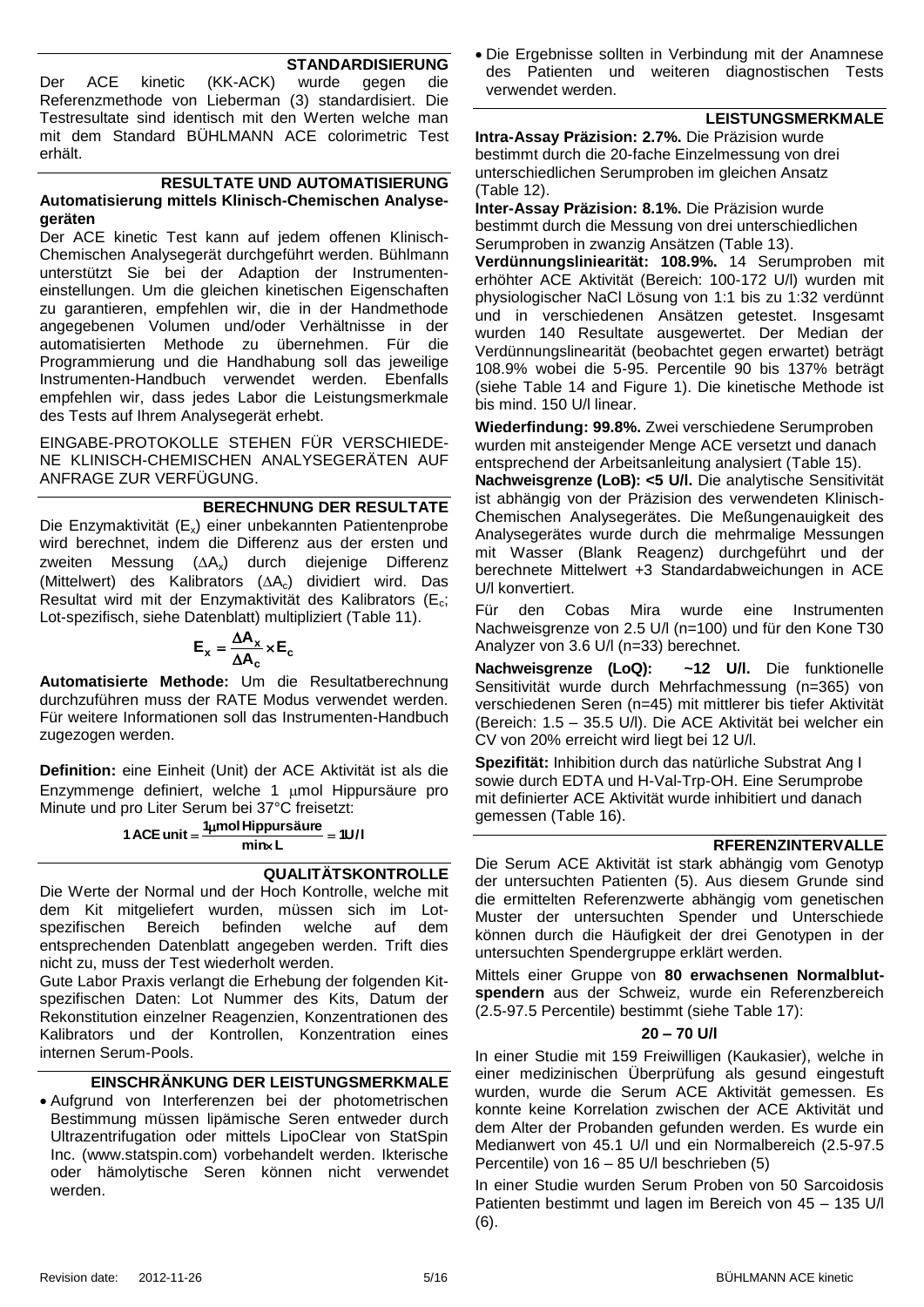Serum ACE Werte von Personen unter 18 Jahren sind bedeutend höher und zeigen eine höhere Schwankungsbreite als bei Erwachsenen [\(5\)](#page-14-2). Elmlinger et al. untersuchten **84 Kindern** im Alter von 6 Monaten bis 18 Jahren. Dabei wurde ein Normalbereich im Serum (2.5- 97.5 Percentile) bestimmt von (siehe [Table 17\)](#page-13-7):

#### **29 – 112 U/l**

Es wurden keine Unterschiede in Bezug auf das Geschlecht oder verschiedene Alterskategorien festgestellt. Neugeborene (0-6 Monate) dagegen zeigen sehr tiefe ACE Aktivitäten (Daten werden nicht gezeigt).

#### **METHODEN VERGLEICH**

80 Seren von Normalblutspendern (siehe oben) wurden mit den drei unterschiedlichen Tests von Bühlmann AG getestet. Die Resultate vom ACE kinetik Test, ACE colorimetric und vom radioenzymatischen ACE direct Test wurden miteinander verglichen:

ACE kinetic = 1.065 \* ACE colorimetric – 6.05 U/l;  $r = 0.94; R^2 = 0.88$ 

ACE kinetic = 1.368 \* ACE direct – 13.96 U/l;  $r = 0.94; R^2 = 0.89$ 

#### **FRANCAIS**

#### **DOMAINE D'UTILISATION**

La trousse de dosage BÜHLMANN ACE kinetic est conçue pour la détermination diagnostique *in vitro* quantitative directe de l'activité de l'enzyme de conversion de l'angiotensine (ACE) dans le sérum.

#### **PRINCIPE DU DOSAGE**

L'enzyme de conversion de l'angiotensine (ACE) catalyse la conversion de l'angiotensine I en angiotensine II. Cet enzyme est également le médiateur du clivage d'un substrat synthétique (FAPGG) en dérivés d'acides aminés et en un dipeptide. La cinétique de ce clivage est mesurée en observant la diminution de l'absorbance à 340 nm (1[,2\)](#page-14-0). La méthode cinétique de dosage de l'ACE des LABORATOIRES BÜHLMANN est standardisée par rapport à la méthode colorimétrique (Trousse ACE colorimetric des LABORATOIRES BÜHLMANN et est conforme aux méthodes de références décrites en [3](#page-14-1) et en [4.](#page-14-4)

| Quantité<br>Réactifs<br>KK-ACK/<br><b>KK-ACK2KK-ACKX</b><br><b>KK-ACK4</b> |                        |                              |                     |                                       | Reconsti-                                    |
|----------------------------------------------------------------------------|------------------------|------------------------------|---------------------|---------------------------------------|----------------------------------------------|
|                                                                            | Code                   | tution                       |                     |                                       |                                              |
|                                                                            | 1 flacon/              |                              |                     | <b>B-ACK-SUB</b>                      |                                              |
| <b>Substrats</b>                                                           | 4 flacons<br>26 ml     | 2 flacons<br>$13 \text{ ml}$ | 3 flacons<br>100 ml | B-ACK2-SUB<br>B-ACKX-SUB <sup>2</sup> | Prêt à l'emploi                              |
| ${\sf Calibrateurs}^3$                                                     | 1 flacon/<br>2 flacons |                              | 2 flacons 3 flacons | <b>B-ACK-CA</b>                       | A reconstituer<br>avec 2 ml<br>d'eau stérile |
| Contrôle <sup>4</sup><br>Normal et<br>Elevé                                | $1x2$ fl./<br>2x2f1    | $2x2$ fl.                    | 3x2 fl.             | B-ACK-<br><b>CONSET</b>               | A reconstituer<br>avec 2 ml<br>d'eau stérile |
|                                                                            |                        |                              |                     |                                       | Table 5                                      |

#### **REACTIFS FOURNIS ET PREPARATION**

<sup>1</sup> Codes de commande pour KK-ACK2 entre parenthèses.

<sup>2</sup> Codes de commande pour KK-ACKX entre parenthèses.

Calibrateur ACE lyophilisé dans une matrice sérique, a une activité spécifique à chaque lot. Après reconstitution, laisser reposer 15 minutes à 18-28°C puis bien mélanger avant d'utiliser. Le Calibrateur a été standardisé par rapport à la méthode colorimétrique : Trousse BÜHLMANN ACE colorimetric.

4 Les Contrôles ACE Normal et Elevé sont lyophilisés dans une matrice sérique. Ils ont une activité spécifique à chaque lot. Après reconstitution, laisser reposer 15 minutes à 18-28°C puis bien homogénéiser avant d'utiliser.

#### **STOCKAGE ET PEREMPTION DES REACTIFS**

|                 | Réactifs non reconstitués                             |  |  |
|-----------------|-------------------------------------------------------|--|--|
|                 | Stable à 2-8°C jusqu'à la date de péremption imprimée |  |  |
| sur l'étiquette |                                                       |  |  |
|                 | Réactifs reconstitués                                 |  |  |
|                 | Stable à 2-8°C jusqu'à la date de                     |  |  |
| Substrat        | péremption imprimée sur l'étiquette                   |  |  |
| Calibrateur     |                                                       |  |  |
| Contrôles       | Stable durant 6 mois à 2-8°C                          |  |  |
|                 | Tahle 6                                               |  |  |

Table 6

#### **PRECAUTIONS**

#### PRÉCAUTIONS DE SÉCURITÉ

 Les calibrateurs et contrôles contiennent des composants d'origine humaine. Bien que les tests de détection de l'antigène de surface du VHB et des anticorps des virus VHC et VIH1/2 se soient révélés négatifs, il convient de considérer les réactifs comme capables de transmettre des maladies infectieuses, et de les manipuler conformément aux bonnes pratiques de laboratoire, en prenant les précautions appropriées.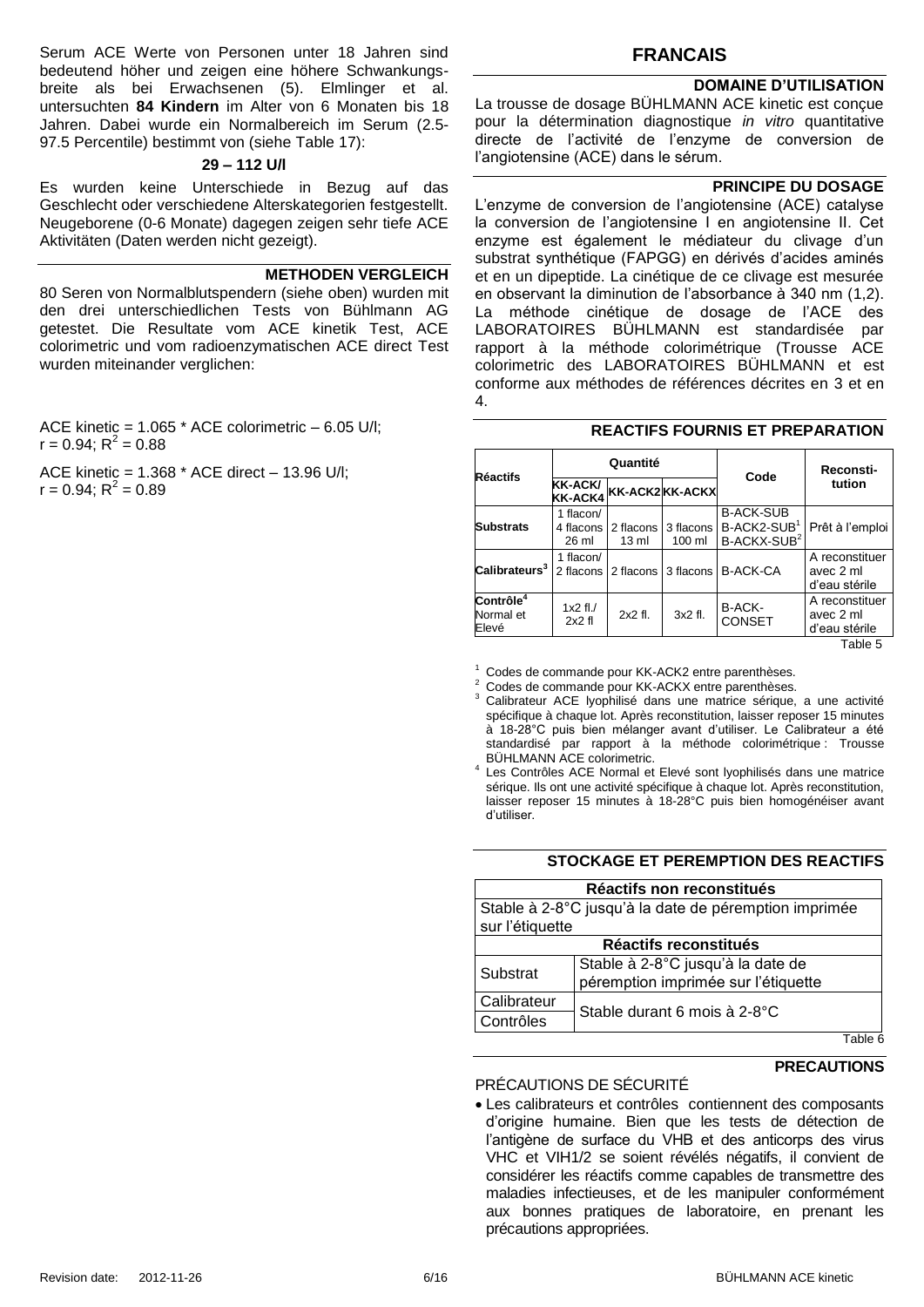Les solutions et réactifs non utilisés doivent être éliminés conformément à la réglementation locale

#### PRÉCAUTIONS TECHNIQUES

- Lire attentivement les instructions avant de réaliser le test. test ne donnera pas les résultats escomptés en cas de dilution incorrecte ou de modification des réactifs, ou de stockage dans des conditions autres que celles détaillées dans le présent mode d'emploi.
- Les composants ne doivent pas être utilisés au-delà de la date d'expiration imprimée sur les étiquettes.
- Ne pas mélanger des réactifs de lots différents.
- Laisser les réactifs équilibrer à la température ambiante. Reconstituer les réactifs lyophilisés comme indiqué. Bien mélanger (au vortex) les réactifs avant utilisation.

#### **MATERIEL REQUIS MAIS NON FOURNI**

- $\bullet$  Pipettes de précision de 25, 100, 150 et 250 µL avec pointes jetables
- Tubes en verre et centrifugeuse de laboratoire pour le prétraitement des échantillons lipémiques avec le LIPEX
- Tubes à essai en plastique pour l'incubation des échantillons et du Calibrateur
- Vortex
- Bain-marie ou incubateur à 37°C
- Spectrophotomètre avec cuvettes thermo-contrôlées pour l'incubation à 37°C et la mesure de l'absorbance à 340 nm.
- Analyseur de chimie clinique avec filtres 340 nm (en option)

#### **PRELEVEMENT, PREPARATION ET CONSERVATION DES ECHANTILLONS**

Comme l'EDTA inhibe l'activité de l'ACE, seuls les échantillons de sérum devront être testés:

- Recueillir une quantité suffisante de sang (au minimum 0.5 mL) par ponction veineuse au moyen d'une seringue en plastique ou d'un tube pour ponction veineuse ne contenant pas d'anticoagulant.
- Laisser sédimenter pendant 2-3 heures à température ambiante puis centrifuger à 4°C et recueillir le sérum.
- Congeler l'échantillon de sérum à –20°C si le dosage n'est pas effectué dans les 5 jours. L'activité de l'ACE est stable dans le sérum stérile durant 30 jours à 2-8°C et durant 6 mois à –20°C.

Afin d'éviter les sérums lipémiques, il est conseillé de prélever les échantillons sanguins chez des patients à jeun.

#### **PROCEDURE**

**Protocol pour le dosage** (La procédure d'automatisation est décrite ci-dessous)

Le substrat doit être à température ambiante. Eviter de chauffer le substrat. Pré-traiter tous les échantillons lipémiques comme décrit précédemment.

- 1. Identifier deux tubes en plastique pour chaque calibrateur, chaque contrôle et chaque échantillon.
- 2. Pipeter 25 µL de Calibrateur, de contrôle et d'échantillon dans les tubes correspondants.

REMARQUE: Pour chaque tube, suivre individuellement la procédure ci-dessous (en fonction de la capacité du photomètre utilisé) :

- 3. Ajouter 250 µL de substrat à chaque tube et vortexer consciencieusement.
- 4. Incuber durant 5 minutes à 37°C au bain-marie.
- 5. Calibrer le photomètre à zéro absorbance avec de l'eau distillée.

6. Transférer l'échantillon dans une micro-cuvette et mesurer l'absorbance à 37°C et 340 nm deux fois dans un intervalle de temps exactement égal à 10 minutes.

#### **STANDARDISATION**

La cinétique ACE (KK-ACK) est standardisée par rapport à la méthode de référence établie par Lieberman [\(3\)](#page-14-1). Les valeurs obtenues avec cet essai sont identiques à celles obtenues avec l'essai ACE colorimetric de BÜHLMANN.

#### **APPLICATION AUX ANALYSEURS DE CHIMIE CLINIQUE**

#### **Automation sur les analyseurs de chimie clinique**

Le dosage cinétique de l'ACE peut être effectué au moyen d'un analyseur de chimie clinique ouvert. Bühlmann vous assistera dans le réglage des appareils. Afin de garantir une équivalence des caractéristiques cinétiques entre les versions manuelle et automatisée, nous recommandons d'utiliser les volumes et/ou ratios établis pour la version manuelle. Consulter le mode d'emploi de l'instrument pour toute question concernant la programmation et l'utilisation de l'analyseur. Nous conseillons aussi que chaque laboratoire devrait évaluer les performances du test sur leur instrument.

DES INSTRUCTIONS POUR LA PROGRAMMATION DES PARAMETRES SUR DIVERS AUTOMATES SONT DISPONIBLES SUR DEMANDE.

#### **CALCUL DES RESULTATS**

Calculer l'activité enzymatique (E<sub>x</sub>) correspondante pour chaque échantillon inconnu en divisant la différence d'absorbance de l'échantillon individuel  $( \Delta A_{v})$  par la moyenne de la différence d'absorbance du Calibrateur  $( \Delta A_c )$  et en multipliant le résultat par la valeur de l'activité enzymatique  $(E_c)$  indiquée sur la fiche technique (voir [Table 11](#page-13-0) pour un exemple):

$$
\textbf{E}_{\textbf{x}} = \frac{\Delta \textbf{A}_{\textbf{x}}}{\Delta \textbf{A}_{\textbf{c}}} \times \textbf{E}_{\textbf{c}}
$$

**Procédure automatisée:** Utiliser le mode RATE pour calculer les résultats. Veuillez vous référer au manuel de votre appareil pour de plus amples informations.

**Définition:** Une unité d'activité de l'ACE (unité ACE) est définie comme étant la quantité d'enzyme requise pour libérer 1  $\mu$ mol d'acide hippurique par minute et par litre de sérum à 37°C comme défini dans l'essai colorimétrique:

1 unité ACE = 
$$
\frac{1 \mu mol \, acide \, hipurique}{\text{minx L}} = 10/1
$$

#### **CONTROLE DE QUALITE**

Les valeurs des Contrôles "Normal" et "Elevé" fournis dans la trousse doivent se trouver dans l'intervalle spécifique mentionné sur la feuille de valeurs correspondante. Dans le cas contraire, le dosage doit être répété.

Les bonnes pratiques de laboratoire entendent que les données suivantes soient enregistrées pour chaque essai: N° de lot de la trousse, dates de reconstitution des réactifs utilisés, concentrations du Calibrateur et des contrôles, concentration du pool sérique interne.

#### **LIMITATIONS**

 En raison d'interférences avec la mesure photométrique, les serums lipémiques doivent être prétraités, soit par ultracentrifugation, soit à l'aide de LipoClear (StatSpin, Inc., www.staspin.com). Les sérums ictèriques et hémolytiques ne peuvent pas être utilisés pour le dosage de l'ACE.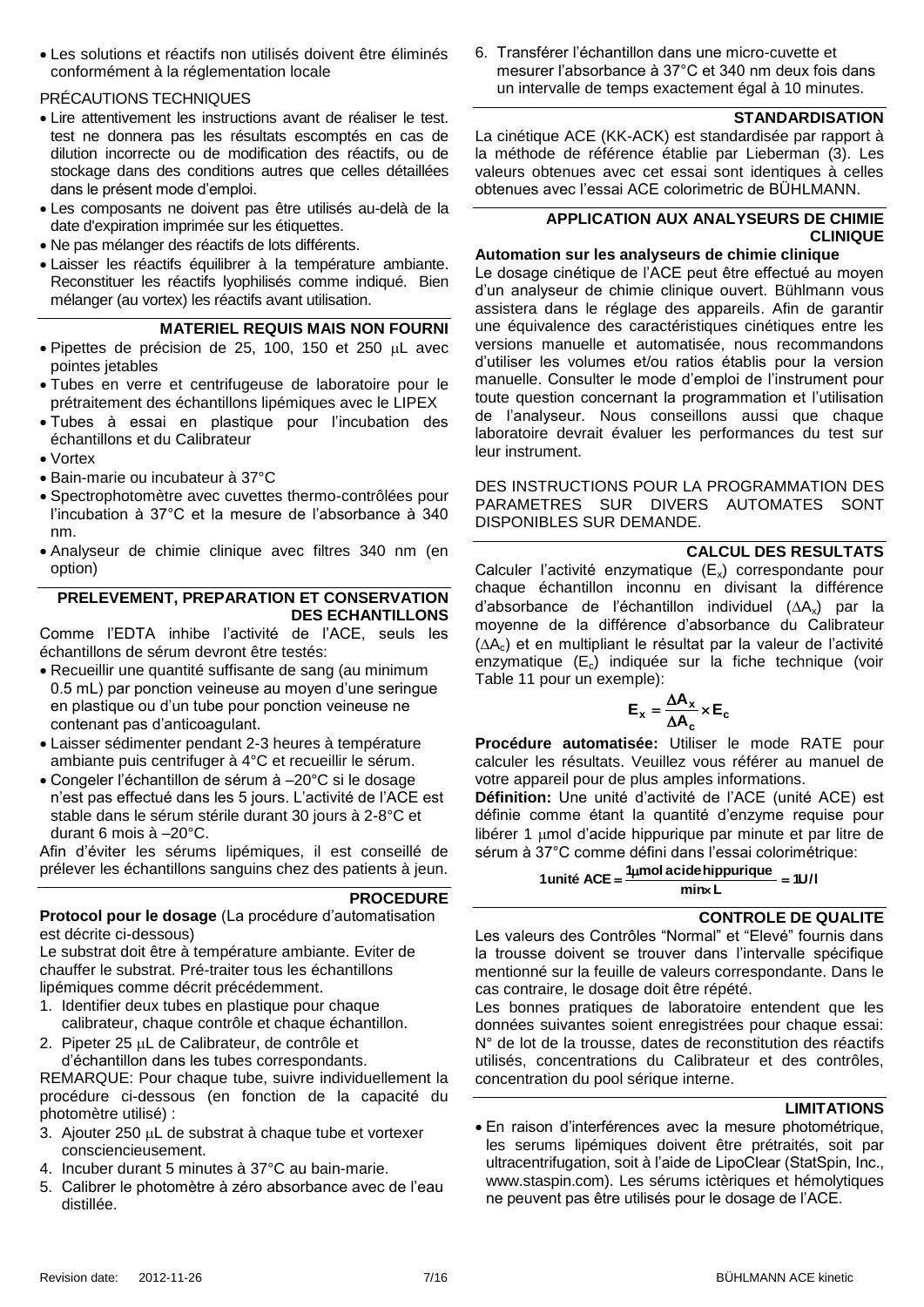Les résultats du test doivent être interprétés en tenant compte des informations résultant de l'examen clinique du patient et d'autres procédures diagnostiques.

#### **CARACTERISTIQUES DE PERFORMANCE**

<span id="page-7-0"></span>**Précision intra-essai : 2.7%.** La précision intra-assay a été établie en mesurant 3 échantillons sériques différents 20 fois au cours d'un même dosage (voir [Table 12\)](#page-13-1). **Précision inter-essai : 8.1%.** La précision inter-assay a été définie en mesurant deux échantillons sériques de contrôle au cours de 20 essais différents (voir [Table 13\)](#page-13-2). **Linéarité de la dilution : 108.9%.** 14 échantillons sériques présentant une activité ACE élevée (domaine de mesure: 100-172 U/l) ont été dilués de 1:1 à 1:32 avec une solution

physiologique de NaCl puis dosés plusieurs fois. La valeur de la moyenne de la linéarité de la dilution (observée vs. attendue) est 108.9% et le 5-95<sup>ème</sup> percentile est 90 à 137% (*cf.* [Table 14](#page-13-3) and [Figure 1\)](#page-13-4). La méthode cinétique est linéaire jusqu'à au moins 150 U/l.

**Test de récupération : 99.8%.** Des quantités croissantes d'ACE connues ont été ajoutées à deux échantillons sériques différents, analysés selon la procédure standard (voir [Table 15\)](#page-13-5).

**Limite de blanc (LoB) : <5 U/l.** La sensibilité analytique est dépendante de la précision de l'analyseur de chimie clinique utilisé. Des mesures répétées de l'eau (réactif blanc) ont permis de déterminer l'imprécision de l'analyseur en calculant la valeur de la moyenne +3 SD et de la convertir en U/l.

La limite de détection de l'appareil Cobas Mira est calculée comme étant égale à 2.5 U/l (n=100) et égale à 3.6 U/l (n=33) pour l'analyseur Kone T30.

**Limite de quantification (LoQ) : ~12 U/l.** La sensibilité fonctionnelle a été déterminée par des mesures répétées (n=356) d'une série de sérums (n=45) présentant une activité moyenne à basse (domaine de mesure: 1.5-35.5 U/l). L'activité ACE à 20 %CV a été définie comme étant égale à 12 U/l.

**Spécificité:** Inhibition par le substrat naturel (Ang I), par EDTA et par H-Val-Trp-OH. Un échantillon sérique d'activité ACE prédéterminée a été remesuré après inhibition (voir [Table 16\)](#page-13-6).

#### **INTERVALES DE REFERENCES**

L'activité de l'ACE sérique dépend fortement du génotype du patient [\(5\)](#page-14-2). Par conséquent, les valeurs de référence dépendent du modèle génétique du donneur et des différences peuvent être expliquées par la fréquence des trois génotypes dans le groupe de donneurs.

Au cours d'une étude basée sur un groupe de **80 donneurs de sang adultes** (20-70 ans) résidant en Suisse, le domaine de référence (2.5-97.5<sup>ème</sup> percentile) a été définie comme étant (cf. [Table 17\)](#page-13-7):

#### **20 – 70 U/l**

Dans une étude 159 volontaires d'origine caucasienne, classifiés comme apparemment en bonne santé par un examen médical, ont été testés pour l'activité ACE. Aucune corrélation entre l'activité d'ACE sérique et l'âge n'a pu être mise en évidence. Une valeur médiane de 45.1 U/l et un domaine normal (le 2.5<sup>ème</sup> 97.5<sup>ème</sup> percentile) de 16 – 85 U/l ont été définis.

Dans une étude, le taux d'ACE sérique chez les patients atteints de sarcoïdose a été mesuré entre 45 et 135 U/l [\(6\)](#page-14-3). Les taux sériques normaux d'ACE des individus de moins de 18 ans sont substantiellement plus élevés et plus variables que ceux des adultes [\(5\)](#page-14-2). Elmlinger et al. (Hôpital pédiatrique, Tübingen, Germany) ont examiné **84 enfants** de 6 mois à 18 ans. Un domaine de mesure a été défini pour le sérum normal (2.5-97.5<sup>ème</sup> percentile) comme étant égal à (cf. [Table 17\)](#page-13-7):

#### **29 – 112 U/l**

Aucune différence n'a été mise en évidence concernant la répartition par âge ou par sexe des enfants. Les nouveauxnés (0 à 6 mois) présentent une activité ACE très basse (Données non montrées).

#### **COMPARAISON DE METHODES**

La comparaison de 80 échantillons sériques de donneurs présumés sains (voir ci-dessus) sont analysés avec les trois méthodes de BÜHLMANN. Les résultats de ACE cinétique, la méthode directe radioenzymatique et la méthode colorimétrique permis d'établir les corrélations suivantes:

ACE kinetic =  $1.065$  \* ACE colorimetric  $-6.05$  U/l;  $r = 0.94; R^2 = 0.88$ 

ACE kinetic = 1.368 \* ACE direct – 13.96 U/l;  $r = 0.94; R^2 = 0.89$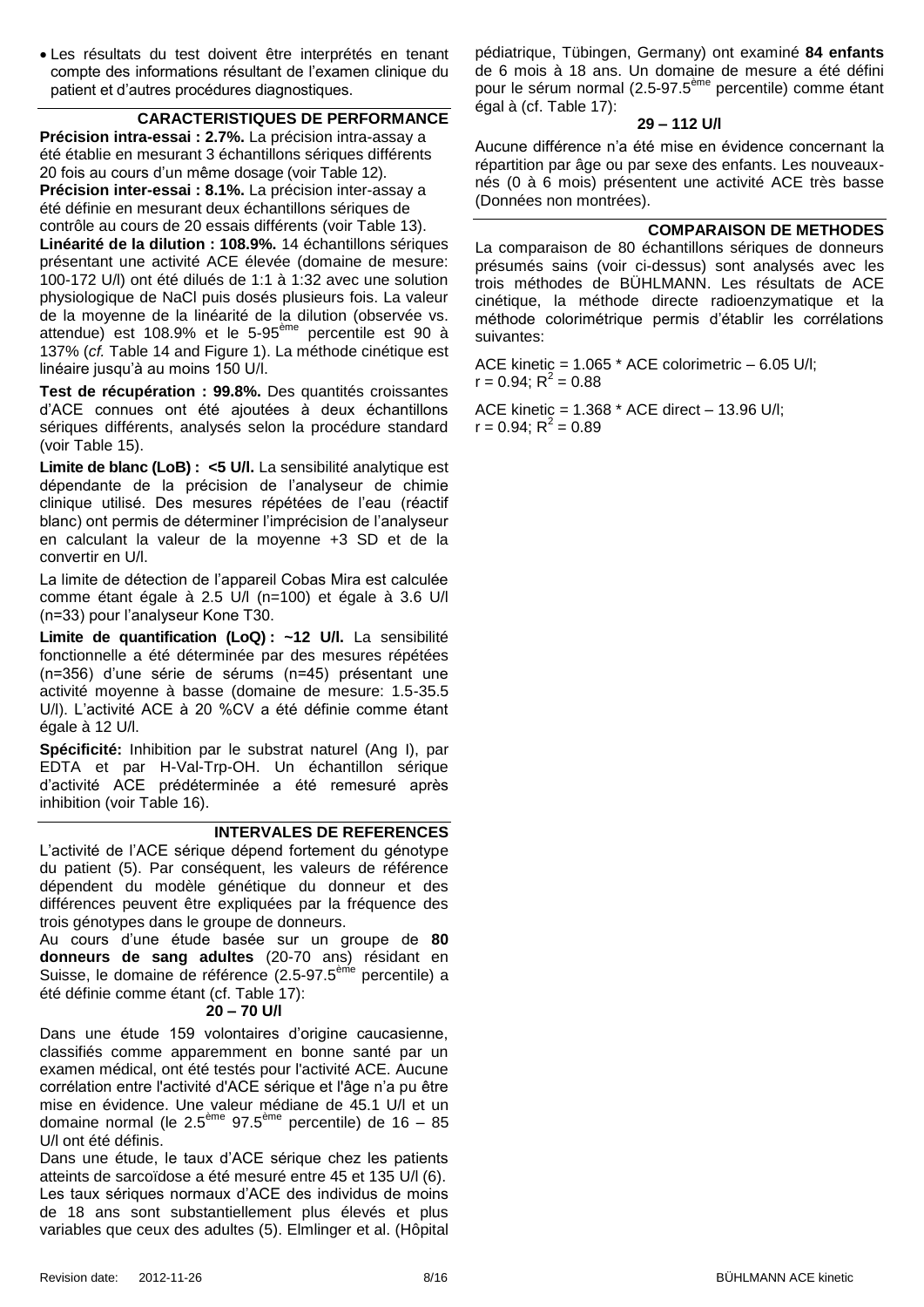#### **ITALIANO**

#### **OBIETTIVI DEL DOSAGGIO**

Il test BÜHLMANN è un dosaggio in vitro su siero che misura in modo diretto e quantitativo l'attività dell' Enzima di Conversione dell'Angiotensina (ACE).

#### **PRINCIPIO DEL DOSAGGIO**

ACE catalizza la reazione di conversione dell'Angiotensina I in Angiotensina II. L'enzima media il clivaggio di un substrato sintetico in un dipeptide e un derivato aminoacidico.Le cinetiche della reazione di clivaggio sono misurate seguendo la riduzione delle assorbanze a 340 nm (1, 2). Il metodo ACE cinetico è standardizzato con il metodo colorimetrico della BÜHLMANN secondo il metodo descritto nei riferimenti letterari 3 e 4 in fondo alla metodica.

|                                              |                                  | Quantità                   |                              |                                                                                       | <b>Ricostitu-</b>                      |  |
|----------------------------------------------|----------------------------------|----------------------------|------------------------------|---------------------------------------------------------------------------------------|----------------------------------------|--|
| Reagenti                                     | <b>KK-ACK/</b><br>KK-ACK4        | KK-<br>ACK <sub>2</sub>    | KK-<br><b>ACKX</b>           | Codice                                                                                | zione                                  |  |
| <b>Substrato</b>                             | 1 flacone/<br>4 flaconi<br>26 ml | 2 flac.<br>$13 \text{ ml}$ | 3 flac.<br>$100 \mathrm{ml}$ | <b>B-ACK-SUB</b><br>B-ACK2-<br>SUB <sup>1</sup><br><b>B-ACKX-</b><br>SUB <sup>2</sup> | Pronto all'uso                         |  |
| Calibratore <sup>3)</sup>                    | 1 flacone /<br>2 flaconi         | 2 flac.                    | 3 flac.                      | <b>B-ACK-CA</b>                                                                       | Aggiungere 2<br>ml di acqua<br>sterile |  |
| Controlli <sup>4)</sup><br>Normale e<br>alto | 1x2 flac. $/$<br>2x2 flac.       | 2x2 flac.                  | 3x2 flac.                    | B-ACK-<br><b>CONSET</b>                                                               | Aggiungere 2<br>ml di acqua<br>sterile |  |
|                                              |                                  |                            |                              |                                                                                       | 7 Ahle T                               |  |

#### **REAGENTI FORNITI E PREPARAZIONE**

<sup>1</sup> Codice di acquisto per KK-ACK2.

Codice di acquisto per KK-ACKX. <sup>3</sup> Calibratore ACE liofilizzato in matrice proteica sierica con attività lotto specifica. Dopo ricostituzione lasciare per 15 minuti a 18-28°C e mescolare bene prima dell'uso. Il calibratore è stato standardizzato

con il kit colorimetrico della BÜHLMANN ACE (*cf.* sopra). Controlli ACE Normale e alto liofilizzati in matrice proteica sierica con attività lotto specifica. Dopo ricostituzione lasciare per 15 minuti a 18- 28°C e mescolare bene prima dell'uso.

#### **CONSERVAZIONE ED EMIVITA DEI REAGENTI**

| Reagenti non aperti |                                    |         |
|---------------------|------------------------------------|---------|
|                     | Stabile fino alla scadenza a 2-8°C |         |
|                     | Reagenti aperti/ricostituiti       |         |
| Substrato           | Stabile fino alla scadenza a 2-8°C |         |
| Calibratore         |                                    |         |
| Controlli           | Stabile per 6 mesi a 2-8°C         |         |
|                     |                                    | Table 8 |

#### PRECAUZIONI DI SICUREZZA

#### **PRECAUZIONI**

- Il calibratore e i controlli contengono componenti di origine umana. Benché testati e risultati negativi all'antigene di superficie HBV e agli anticorpi HCV e HIV1/2, i reagenti devono essere maneggiati come potenzialmente infettivi e secondo le buone pratiche di laboratorio utilizzando le dovute precauzioni.
- In merito alle precauzioni adeguate per il maneggiamento e lo smaltimento di reagenti del kit consigliamo di consultare prima le normative locali speciali del proprio paese.

#### PRECAUZIONI TECNICHE

 Leggere attentamente le istruzioni prima di eseguire il test. Le prestazioni del test subiranno un effetto negativo se si utilizzano reagenti diluiti in modo errato, modificati o

conservati diversamente da come specificato nelle presenti istruzioni per l'uso.

- I componenti non devono essere utilizzati dopo la data di scadenza riportata sulle etichette.
- Non miscelare reagenti appartenenti a lotti diversi.
- Lasciare che i reagenti raggiungano la temperatura ambiente. Ricostituire i reagenti liofilizzati secondo le indicazioni. Miscelare bene (agitare in modo vorticoso) i reagenti prima dell'uso.

#### **MATERIALI RICHIESTI MA NON FORNITI**

- $\bullet$  Pipette di precisione: 25, 100, 150, 250  $\mu$ l e 2 ml
- Provette di plastica per la incubazione di calibratori e campioni
- Vortex mixer
- Incubatore a bagnomaria a 37°C
- Spettrofotometro con contenitore cuvette a temperatura controllata a 37°C e per misurazioni di assorbanza a 340 nm
- Analizzatore di chimica clinica con filtro a 340 nm (opzionale)

#### **PRELIEVO E CONSERVAZIONE DEI CAMPIONI**

Poiché l' EDTA inibisce l'attività ACE, il siero è il campione d'elezione per la determinazione dell'attività.

Raccolgliere sufficiente campione ematico (almeno 0.5 ml) per mezzo di flebotomia in appropriate provette senza anticoagulante.

Lasciare il sangue coagulare per 2-3 ore a temperatura ambiente e poi centrifugare a 4°C e 1000 x g; raccogliere il siero.

Se non si esegue il dosaggio entro 5 giorni, congelare il siero a –20°C. L'attività ACE in siero sterile è stabile per almeno 30 giorni a 2-8°C e 6 mesi a –20°C.

Per evitare sieri lipemici, il campione ematico dovrebbe essere prelevato a digiuno. A causa dell'interferenza con determinazioni fotometriche i sieri lipemici devono essere pretrattati o con ultracentrifugazione o con LipoClear della StatSpin Inc. (www.statspin.com). Non si possono usare sieri itterici o emolitici per la determinazione dell'attività ACE.

#### **PROCEDURA**

**Protocollo** (per la procedura automatica vedi il capitolo successivo)

Lasciare che il substrato raggiunga la temperatura ambiente. Evitare il riscaldamento del substrato. Pretrattare tutti i sieri lipemici come descritto sopra.

- 1. Etichettare due provette per ciascun calibratore e siero di controllo. Etichettare provette aggiuntive per ciascun campione.
- 2. Pipettare 25 µl di calibratore, controllo o siero di

paziente, rispettivamente, nelle provette corrispondenti. NOTE: Per ciascun campione seguire la procedura individualmente sottolineata più avanti in base alla capacità del fotometro utilizzato:

- 3. Aggiungere 250 µl di substrato a ciascun campione e miscelare con vortex.
- 4. Incubare 5 minuti a 37°C in bagnomaria.
- 5. Tarare (azzerare) il fotometro con acqua distillata.
- 6. Trasferire il campione nelle microcuvette e misurare l'assorbanza a 37°C e 340 nm due volte in un intervallo di tempo pari, esattamente, a 10 minuti.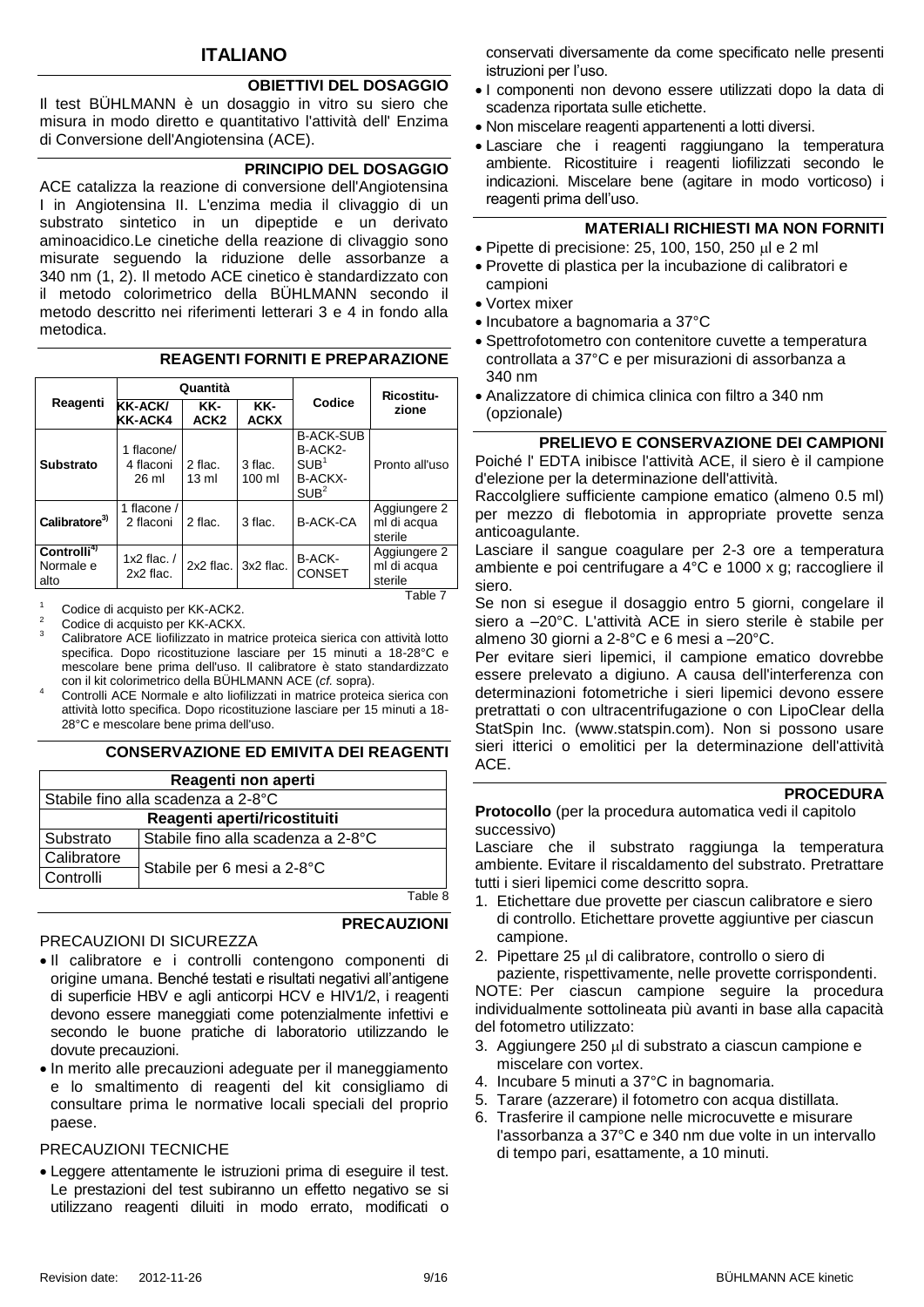#### **STANDARDIZZAZIONE**

L`ACE cinetico (KK-ACK) è standardizzato secondo il metodo di referenza stabilito da Liebermann. I valori di questo dosaggio sono sovrapponibili con quelli ottenuti con il metodo standard BÜHLMANN offre ACE colorimetrico.

#### **RISULTATI E AUTOMAZIONE Automazione con analizzatori di chimica clinica**

ACE cinetico può essere eseguito anche su analizzatori di chimica clinica aperti. BÜHLMANN offre assistenza per l'adattamento dei settaggi dello strumento. Per garantire caratteristiche cinetiche equivalenti tra metodica manuale e automatizzata, raccomandiamo di usare i volumi e/o i quozienti stabiliti per la versione manuale.

Per istruzioni sulla programmazione e sulle operatività dello strumento si prega di vedere il manuale d'uso dell'analizzatore. Raccomandiamo anche che ogni laboratorio evalua le caratteristiche di prestazione sul proprio strumento.

*LA LISTA DEI PARAMETRI DI PARECCHI ANALIZZATORI E' DISPONIBILE SU RICHIESTA.*

#### **ELABORAZIONE DEI RISULTATI**

Calcolare la corrispondente attività enzimatica  $(E_x)$  di ciascun campione sconosciuto dividendo il delta assorbanza di ogni singolo campione  $( \Delta A_x )$  con la media del delta assorbanza dei calibratori  $( \Delta A_c )$  e moltiplicando con l'attività enzimatica(Ec) indicato sul foglio dei dati (*cf.*  [Table 11\)](#page-13-0):

$$
\mathbf{E}_{\mathbf{x}} = \frac{\Delta \mathbf{A}_{\mathbf{x}}}{\Delta \mathbf{A}_{\mathbf{c}}} \times \mathbf{E}_{\mathbf{c}}
$$

**Procedimento automatizzato:** Per il calcolo dei risultati utilizzare la modalità "RATE". Per ulteriori dettagli riferire al manuale dello strumento.

**Definizione:** Un unità di attività ACE è definita come la quantità di enzima richiesta per rilasciare 1 umol di acido ippurico per minuto e per litro di un siero a 37°C come determinato da dosaggi colorimetrici:

> **1U/l <sup>1</sup> mol acidoippurico 1unità ACE min L**

#### **CONTROLLO DI QUALITA'**

I valori dei controlli normale o alto forniti con il kit devono essere nell'ambito di un range lotto specifico indicato nel corrispondente foglio fornito nella scatola. Se ciò non avviene il dosaggio deve essere ripetuto.

E' buona pratica di laboratorio registrare i seguenti dati per ciascun dosaggio : numero di lotto del kit, data di ricostituzione dei componenti usati, valore di concentrazione dei calibratori e controlli, valore di concentrazione del pool di sieri interni.

#### **CARATTERISTICHE DI PRESTAZIONE**

<span id="page-9-0"></span>**Precisione Intra-Assay: 2.7%.** La precisione intradosaggio è stata determinata attraverso la misurazione di tre differenti campioni sierici 20 volte in un singolo dosaggio (singola seduta). (*cf.* [Table 12\)](#page-13-1).

**Precisione Inter-Assay: 8.1%.** La precisione interdosaggio è stata determinata attraverso la misurazione di tre differenti sieri di controllo di 20 differenti sedute.(*cf.* [Table](#page-13-2)  [13\)](#page-13-2).

**Linearità della diluzione: 108.9%.** 14 sieri con attività elevata d`ACE (range: 100-172 U/l) sono stati diluiti 1:1 fino a 1:32 con soluzione fisilogica NaCl in differenti sedute. Totalmente 140 valori sono stati analizzzati. Il valore mediano della linearità della diluzione (osservata contro

aspettata) è 108.9% e un 5-95<sup>imo</sup> percentile va da 90 a 137%(*cf.* [Table 14](#page-13-3) and [Figure 1\)](#page-13-4). La metodica della cinetica è lineare fino 150 U/l.

**Recupero: 99.8%.** Quantità crescenti di ACE sono state aggiunte a due differenti campioni analizzati seguendo la procedura (*cf.* [Table 15\)](#page-13-5).

**Limite del Blanco (LoB): < 5 ACE U/l**. La sensitività analitica dipende dalla precisione dell`analizzatore di chimica clinica usato. Ripetentendo i dosaggi con acqua (reagente bianco), l`imprecisione dell`istrumento è stato determinato calcolando il valorio medio + 3SD e convertendo in unità ACE U/l.

Per Cobas Mira il limite della dettezione dell'istrumento è 2.5 U/l (n=100) e per l`analizzatore Kone T30 è 3.6 U/l  $(n=33)$ .

Limite di Quantificatione (LoQ):~12 ACE U/I. La sensitività funzionale è stata determinata ripetendo i dosaggi (n=356) di differenti sieri (n=45) con attività medie fino a basse (range: 1.5-35.5 U/l).L`attività ACE a 20% di CV è di 12 U/l.

**Specificità:** Inibizione con il suo substrato naturale Ang I e con EDTA e H-Val-Trp-OH. Un campione sierico con attività ACE definita è stato inibito e dosato nuovamente (*cf.* [Table 16\)](#page-13-6).

#### **INTERVALLI DI REFERENZIA**

L'attività ACE del siero dipende fortemente dal genotipo dei pazienti studiati [\(5\)](#page-14-2). Di conseguenza, i valori di riferimento dipendono dal codice genetico dei donatori e le differenze possono essere spiegate dalla frequenza dei tre genotipi nel gruppo dei donatori studiati.

Da un gruppo di **80 adulti** (età compresa tra 20-70) donatori di sangue Svizzeri, è stato determinato il range (2.5-97.5th Percentile) di normalità che risulta essere (cf. [Table 17\)](#page-13-7):

#### **20 – 70 U/l**

In uno studio sono stati determinati livelli sierici dell` ACE di 159 volontari caucasoidi, caratterizzati in buona salute dopo un esame medico. Nessuna correlazione è stata rilevata tra attività ACE del siero ed età. Un valore mediano di 45.1 U/l e un range normale da 16 a 85 U/l (2.5° -97.5° percentile) sono stati stabiliti [\(5\)](#page-14-2).

In uno studio, campioni di 50 pazienti con sarcoidosi erano nell'ambito di un range di 45-135 ACE U/l [\(6\)](#page-14-3).

I livelli sierici di ACE in individui sotto i 18 anni di età sono sostanzialmente più alti a più variabili che negli adulti [\(5\)](#page-14-2). Elmlinger et al. (Children's Hospital, Tübingen, Germany), esaminati **84 bambini** dall`ètà di 6 mesi fino a 18 anni. Un range di normalità è stato determinato (2.5-97.5<sup>th</sup> Percentile) che risulta essere (cf. [Table 17\)](#page-13-7):

#### **29 – 112 U/l**

Non sono state osservate differenze significanti dividendo in categorie di sesso o età. Neonati (0-6 mesi) dimostrano attività ACE molto basse (dati non indicati).

#### **CONFRONTO DEI METODI**

In un confronto di 80 sieri di individui apparentemente normali (vedi al sopra) sono stati analizzati sia con metodo cinetico che con il metodo colorimetrico che metodo radioenzimatico. Le rette di correlazione tra i metodi erano le seguenti:

ACE kinetic = 1.065 \* ACE colorimetric – 6.05 U/l;  $r = 0.94; R^2 = 0.88$ 

ACE kinetic = 1.368 \* ACE direct – 13.96 U/l;  $r = 0.94; R^2 = 0.89$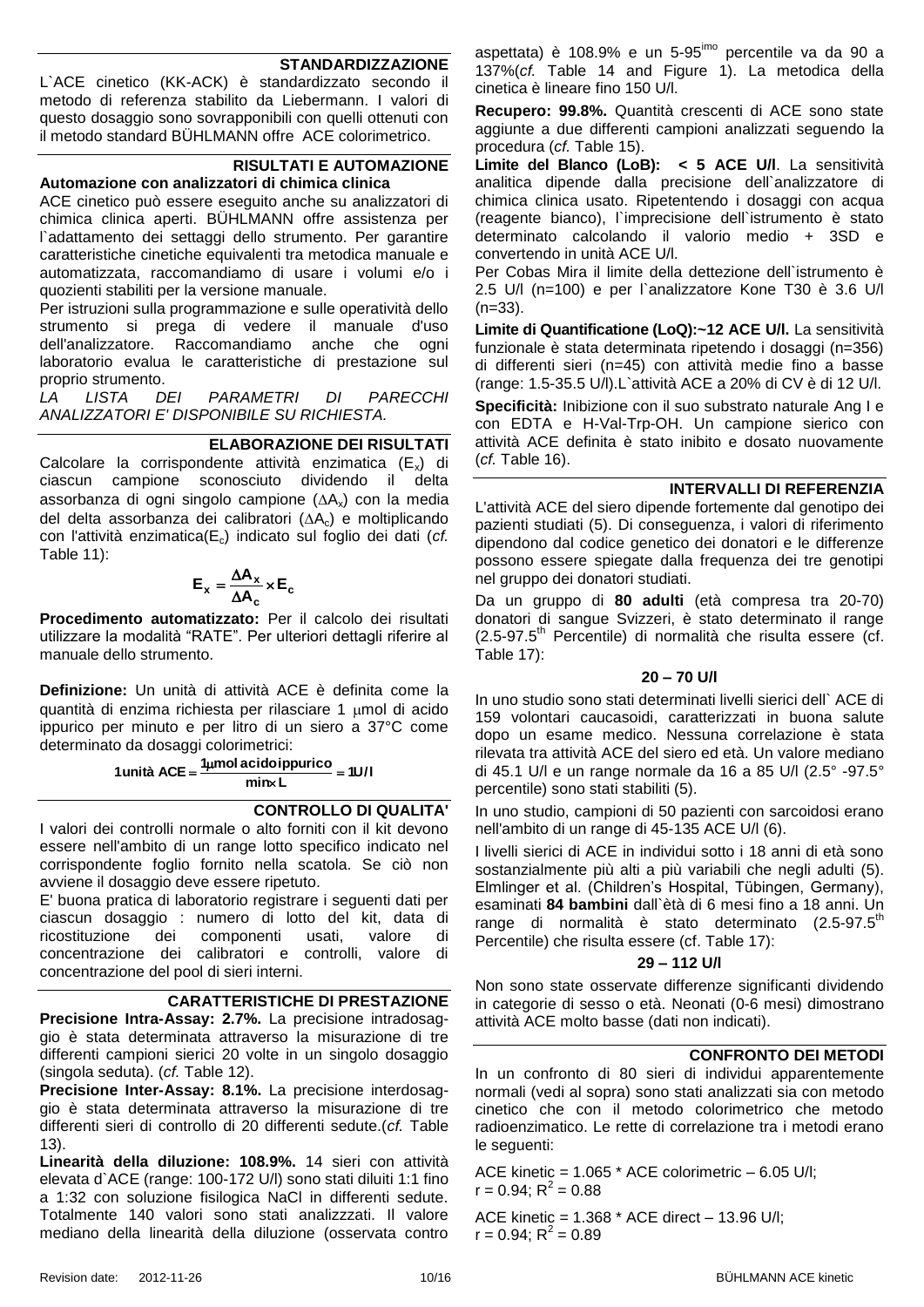#### **USO ESPECÍFICO**

El test BÜHLMANN de cinética ACE ha sido diseñado para la determinación diagnóstica *in vitro*, directa y cuantitativa de la actividad de la enzima convertidora de angiotensina (ACE) en suero mediante un ensayo enzimático.

#### **PRINCIPIOS BÁSICOS DEL ENSAYO**

La ACE cataliza la conversión de angiotensina I en angiotensina II. La enzima posibilita también la fragmentación de un substrato sintético en un aminoácidoderivado y un dipéptido. Las cinéticas de esta reacción de fragmentación se miden siguiendo la disminución de la absorbancia a 340 nm (1[,2\)](#page-14-0). El método cinético ACE se ha estandarizado con el kit colorimétrico ACE de BÜHLMANN según el método descrito en las referencias [3](#page-14-1) y [4.](#page-14-4)

#### **REACTIVOS INCLUIDOS Y PREPARACIÓN**

|                                           |                                  | Cantidad          |                        |                                                                                | Reconstitu-                            |  |
|-------------------------------------------|----------------------------------|-------------------|------------------------|--------------------------------------------------------------------------------|----------------------------------------|--|
| <b>Reactivos</b>                          | <b>KK-ACK/</b><br><b>KK-ACK4</b> |                   | <b>KK-ACK2 KK-ACKX</b> | Código                                                                         | ción                                   |  |
| <b>Substrato</b>                          | 1 vial/<br>4 viales<br>26 ml     | 2 viales<br>13 ml | 3 viales<br>$100$ ml   | <b>B-ACK-SUB</b><br>B-ACK2-<br>SUB <sup>1</sup><br>B-ACKX-<br>SUB <sup>2</sup> | Listo para<br>usar                     |  |
| Calibrador <sup>3</sup> )                 | 1 vial/<br>2 viales              | 2 viales          | 3 viales               | <b>B-ACK-CA</b>                                                                | Añadir 2 ml<br>de agua<br>esterilizada |  |
| Controles <sup>4</sup> )<br>Normal y Alto | 1x2 vials/<br>2x2 viales         | 2x2<br>viales     | 3x2 viales             | <b>B-ACK-</b><br><b>CONSET</b>                                                 | Añadir 2 ml<br>de agua<br>esterilizada |  |
|                                           |                                  |                   |                        |                                                                                | Table 9                                |  |

<sup>1</sup> Códigos de pedido para KK-ACK2.

Códigos de pedido para KK-ACKX.

- Calibrador ACE liofilizado en una matriz de proteína sérica con actividad especificada por lote. Después de la reconstitución, dejar en reposo durante 15 minutos a 18-28°C y mezclar bien antes de usar. El El calibrador se ha estandarizado con el kit colorimétrico ACE de BÜHLMANN (conforme arriba indicado).
- Controles ACE Normal y Alto liofilizados en una matriz de proteína sérica con actividad especificada por lote. Después de la reconstitución, dejar en reposo durante 15 minutos a 18-28°C y mezclar bien antes de usar.

#### **ALMACENAMIENTO Y DURACIÓN DE LOS REACTIVOS**

|                                   | Reactivos no abiertos                                   |  |  |
|-----------------------------------|---------------------------------------------------------|--|--|
|                                   | Estables a 2-8°C hasta la fecha de caducidad impresa en |  |  |
| la etiqueta                       |                                                         |  |  |
| Reactivos abiertos/reconstituidos |                                                         |  |  |
| Substrato                         | Estable hasta la fecha de caducidad a 2-8°C             |  |  |
| Calibrador                        |                                                         |  |  |
| Controles                         | Estables durante 6 meses a 2-8°C                        |  |  |
|                                   | 10 Ahle                                                 |  |  |

Table 10

#### PRECAUCIONES DE SEGURIDAD

- **PRECAUCIONES**
- El calibrador y los controles de este kit contienen componentes de origen humano. Aunque se ha comprobado y encontrado negativo para el antígeno de superficie de HBV y anticuerpos HCV y VIH1/2, los reactivos deben manipularse como si fueran capaces de transmitir infecciones y deben manejarse de acuerdo con las buenas prácticas de laboratorio, tomando las precauciones adecuadas.
- En cuanto a las precauciones adecuadas para la eliminación de los reactivos del kit, recomendamos

encarecidamente consultar con anterioridad la normativa local específica de su país.

#### PRECAUCIONES TÉCNICAS

- Lea atentamente las instrucciones antes de realizar el ensayo. El rendimiento del ensayo se verá gravemente afectado si los reactivos son incorrectamente diluidos, modificados o almacenados en condiciones distintas a las que se detallan en estas instrucciones de uso.
- Los componentes no deben utilizarse después de la fecha de caducidad impresa en las etiquetas.
- No mezcle diferentes lotes de reactivos.
- Deje atemperar los reactivos hasta que alcancen la temperatura ambiente. Reconstituir los reactivos liofilizados según las instrucciones. Mezcle bien (con agitador de vórtice) los reactivos antes de su uso.

#### **MATERIALES NECESARIOS NO INCLUIDOS**

- $\bullet$  Pipetas de precisión: 25, 100, 150, 250 µl y 2 ml
- Tubos de ensayo de plástico para muestras o incubación del patrón
- Mezclador vortex
- $\bullet$  Baño de agua para series de incubación a 37 $\mathrm{^{\circ}C}$
- Espectrofotómetro con porta-cubetas de temperatura controlada para incubación a 37°C y con medida de absorbancia a 340 nm
- Analizador Químico-clínico con filtro de 340 nm (opcional)

#### **RECOGIDA Y ALMACENAMIENTO DE MUESTRAS**

Dado que el AEDT (ácido etilendiaminotetraacético) inhibe la actividad de la ACE, para la determinación de la actividad de la ACE deben ser usadas muestras de suero:

- Recoger por venipunción sangre suficiente (por lo menos 0.5 ml) en un tubo adecuado sin anticoagulante.
- Dejar la sangre en reposo a temperatura ambiente durante 2-3 horas, y después centrifugar a  $4^{\circ}$ C y 1000 x g; recoger el suero.
- $\bullet$  Congelar la muestra de suero a -20 $\mathrm{^{\circ}C}$  si no va a ser analizada en el transcurso de los 5 días siguientes. La actividad de la ACE en suero esterilizado es estable durante más de 30 días a 2-8°C y durante 6 meses a - $20^{\circ}$ C.

Para evitar sueros lipémicos, la muestra de sangre se debe tomar con el paciente en ayunas.

#### **PROCEDIMIENTO DEL ENSAYO**

**Protocolo del ensayo** (Para procedimiento automático consulte el siguiente capítulo)

Dejar que el substrato vuelva a temperatura ambiente. Evitar el calentamiento del substrato. Pretratar todos los sueros lipémicos según el procedimiento descrito anteriormente.

- 1. Etiquetar dos tubos de plástico para el patrón y el suero de control. Etiquetar tubos adicionales para las muestras de los pacientes
- 2. Pipetar 25 μl de patrón, suero de Control y Muestra del paciente, respectivamente, en los tubos correspondientes.

NOTA: Seguir para cada muestra individualmente el procedimiento que se explica a continuación (de acuerdo con la capacidad del espectrofotómetro usado):

- 3. Añadir a cada muestra 250 μl de substrato y mezclar completamente.
- 4. Incubar durante 5 minutos a  $37^{\circ}$ C en baño de agua.
- 5. Poner el espectrofotómetro en absorbancia cero utilizando para ello agua destilada.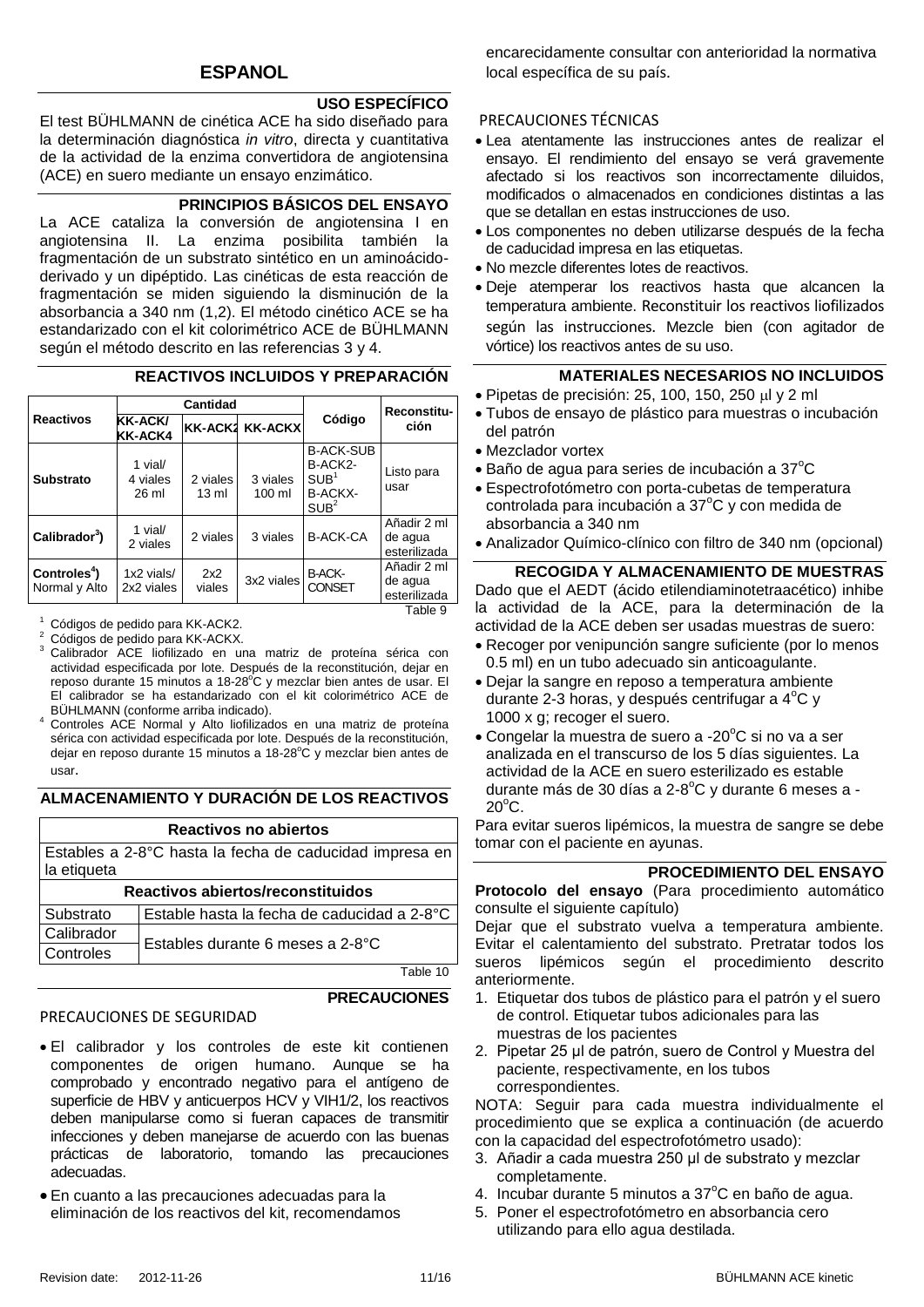6. Transferir la muestra a una microcubeta y medir la absorbancia a 340 nm y  $37^{\circ}$ C dos veces en un intervalo de tiempo de exactamente 10 minutos.

#### **RESULTADOS Y AUTOMATIZACIÓN**

#### **Estandarización**

La prueba ACE cinético (KK-ACK) se estandardiza contra el método de referencia establecido por Lieberman [\(3\)](#page-14-1). Los valores de este ensayo son idénticos a los valores obtenidos con el ensayo colorimétrico, estándar ACE de BÜHLMANN.

#### **Automatización con Analizadores Químicos**

El estudio cinético de la ACE puede llevarse a cabo en cualquier analizador químico abierto. Bühlmann le asistirá para adaptar sus ajustes del instrumento. Para garantizar características cinéticas equivalentes entre la versión manual y automatizada recomendamos de usar de los volúmenes y/o de los cocientes establecidos para la versión manual. Para instrucciones de programación y operación, por favor consulte el "Manual del Operador" del equipo. También recomendamos cada laboratorio de evaluar el funcionamiento del análisis en su instrumento.

LISTADOS DE PARÁMETROS PARA VARIOS ANALIZA-DORES QUÍMICOS SE ENCUENTRAN DISPONIBLES A PETICIÓN.

**CÁLCULOS** Calcule la correspondiente actividad enzimática de cada muestra desconocida  $(E_x)$  dividiendo la diferencia de absorbancia de la muestra individual  $(\Delta A_x)$  entre la media de la diferencia de absorbancia del vial patrón  $( \Delta A_c )$  y multiplicando por la actividad enzimática ( $E_c$ ) indicada para la hoja de datos (ver ejemplo en la [Table 11\)](#page-13-0):

$$
\mathbf{E}_{\mathbf{x}} = \frac{\Delta \mathbf{A}_{\mathbf{x}}}{\Delta \mathbf{A}_{\mathbf{c}}} \times \mathbf{E}_{\mathbf{c}}
$$

**Procedimiento automatizado:** Para el cálculo de resultados utilice el modo "Rate". Refiera al manual del instrumento para otros detalles.

**Definición:** Una unidad de actividad ACE se define como la cantidad de enzima necesaria para liberar un umol de Ácido Hipúrico por minuto y por litro de suero a  $37^{\circ}$ C, según se ha determinado en el ensayo colorimétrico:

> **1U/l <sup>1</sup> mol ÁcidoHipúrico 1unidad ACE min L**

#### **CONTROL DE CALIDAD**

Los valores obtenidos de los Controles Normal y Alto proporcionados con el kit deben estar dentro del rango específico del lote, indicado en el correspondiente folleto de datos. En caso de no ser así el ensayo debe ser repetido.

Constituye un buen procedimiento de laboratorio el registro para cada ensayo de los siguientes datos: número de lote del kit, fechas de reconstitución de los componentes del kit usado, valor de la concentración de patrón y de controles, valores de las concentraciones de la reserva de suero interna.

#### **LIMITACIONES**

 Debido a interferencias con la determinación fotométrica, los sueros lipémicos deben ser pretratados bien en Ultracentrífuga o bien en LipoClear de StatSpin Inc. (www.statspin.com). Para la determinación de la actividad de la ACE no se pueden usar sueros ictéricos ni hemolíticos.

 Los resultados del ensayo deben interpretarse considerando la información disponible de estudios epidemiológicos, la evaluación clínica del paciente y otros procedimientos de diagnóstico

#### **CARACTERÍSTICAS DE EFICIENCIA**

<span id="page-11-0"></span>**Precisión Intra-Ensayo: 2.7%.** La precisión intra-ensayo se ha determinado midiendo tres muestras diferentes de suero 20 veces por el procedimiento de test simple (ver [Table 12\)](#page-13-1).

**Precisión Inter-Ensayo: 8.1%.** La precisión inter-ensayo se ha determinado midiendo tres muestras de suero de control de 20 pruebas diferentes (ver [Table 13\)](#page-13-2).

**Linealidad de Dilución: 108.9%.** 14 muestras de suero con actividad elevada del ACE (gama: 100-172 U/l) se han diluido con una solución fisiológica de NaCl a partir de 1:1 hasta 1:32 en varios funcionamientos. En el total 140 valores se han analizado.

El valor mediano de las linearidades de dilusión (observado contra esperado) es 108.9% y el percentil 5- 95% se extende de 90 a 137%.

**Recuperación respecto a la Adición (Spiking): 99.8%.**  Se han adicionado cantidades crecientes de ACE a dos muestras diferentes de suero y se han analizado según el procedimiento del ensayo (ver [Table 15\)](#page-13-5).

**Lίmite para el blanco (LoB): <5 U/l.** La sensibilidad analítica es dependiente en la precisión del analizador usado. La imprecisión del analizador fue determinada por medidas repetidas con agua (reactivo blanco) y calculando el valor medio de +3 SD que fue convertido al ACE U/l.

Los límites de detección eran calculados de ser 2.5 U/l (n=100) para el analisador COBAS Mira y 3.6 U/l (n=33) y para el Kone T30.

**Lίmite de cuantificación (LoQ): ~12 U/l.** La sensibilidad funcional fue determinada por medidas repetidas (n=356) en una serie de sueros (n=45) con actividad media a baja (gama: 1.5-35.5 U/l). La actividad de ACE en 20 %CV fue determinada de ser 12 U/l.

**Especificidad:** Inhibición por su substrato natural Ang I y por AEDT y H-Val-Trp-OH. Una muestra de suero de actividad ACE definida se ha inhibido y medido nuevamente [\(Table 16\)](#page-13-6).

#### **INTERVALOS DE REFERENCIA**

La actividad de ECA en suero depende considerablemente del genotipo de los objetos de ensayo [\(5\)](#page-14-2). Por lo tanto, los niveles de referencia estan influidos de la frequencia de los tres genotipos presente en un grupo de donantes de sangre.

El nivel de referencia en suero, determinado en un grupo de **80 adultos** (Suizos a la edad de 20 asta 70 años) esta (cf. [Table 17\)](#page-13-7):

#### **20 – 70 U/l**

En un estudio, la actividad de ECA estaba determinada en 159 - segun un examinación medico - aparentemente sanos caucásicos. No habia ninguna correlación entre la actividad de ECA y la edad de los objetos de ensayo. La mediana estaba 45.1 U/l y el nivel de referencia (Percentil 2,5%-97.5%) 16 - 85 U/l [\(5\)](#page-14-2).

En un estudio en que el suero de 50 pacientes sufriendo de sarcoidosis el nivel de ECA estaba entre 45 y 135 U/l. Los niveles de ECA en suero de individuos menores de 18 años de edad son considerablemente más altos y más variables que en adultos. Elmlinger et al. (Children's Hospital, Tübingen, Germany) investigaron **84 niños** entre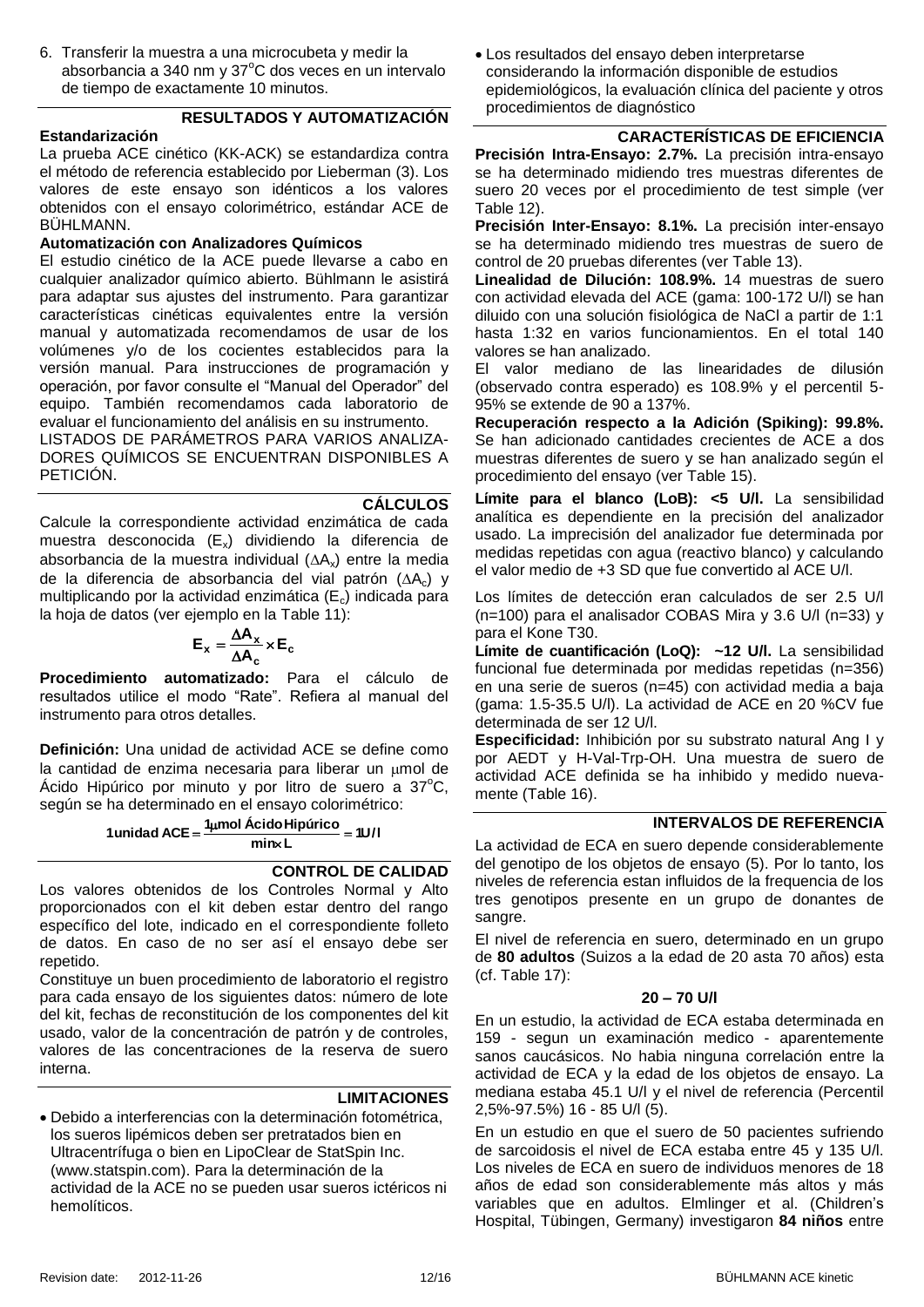6 meses y 18 años. El nivel de referencia en suero (percentil 2.5-97.5%) estaba (cf. [Table 17\)](#page-13-7):

#### **29 – 112 U/l**

No hay diferencias significativas entre ambos sexos y no hay una dependencia del ECA de la edad delos objetos de ensayo. La actividad de ECA en recién nacidos esta muy baja (datos no demostrados).

#### **COMPARACIÓN DE LOS MÉTODOS**

Se comparararon 80 sueros de donantes de suero aparentemente sanos (vea arriba), usando el ensayo

cinético ACE con el kit colorimétrico ACE y el kit directo radioenzimático ACE. Los subsiguientes análisis de regresión lineal resultaron en los siguientesdatos estadísticos:

ECA cinético = 1.065 \* ECA colorimetrico – 6.05 U/l;  $r = 0.94; R^2 = 0.88$ ECA cinético = 1.368 \* ECA directo – 13.96 U/l;

 $r = 0.94; R^2 = 0.89$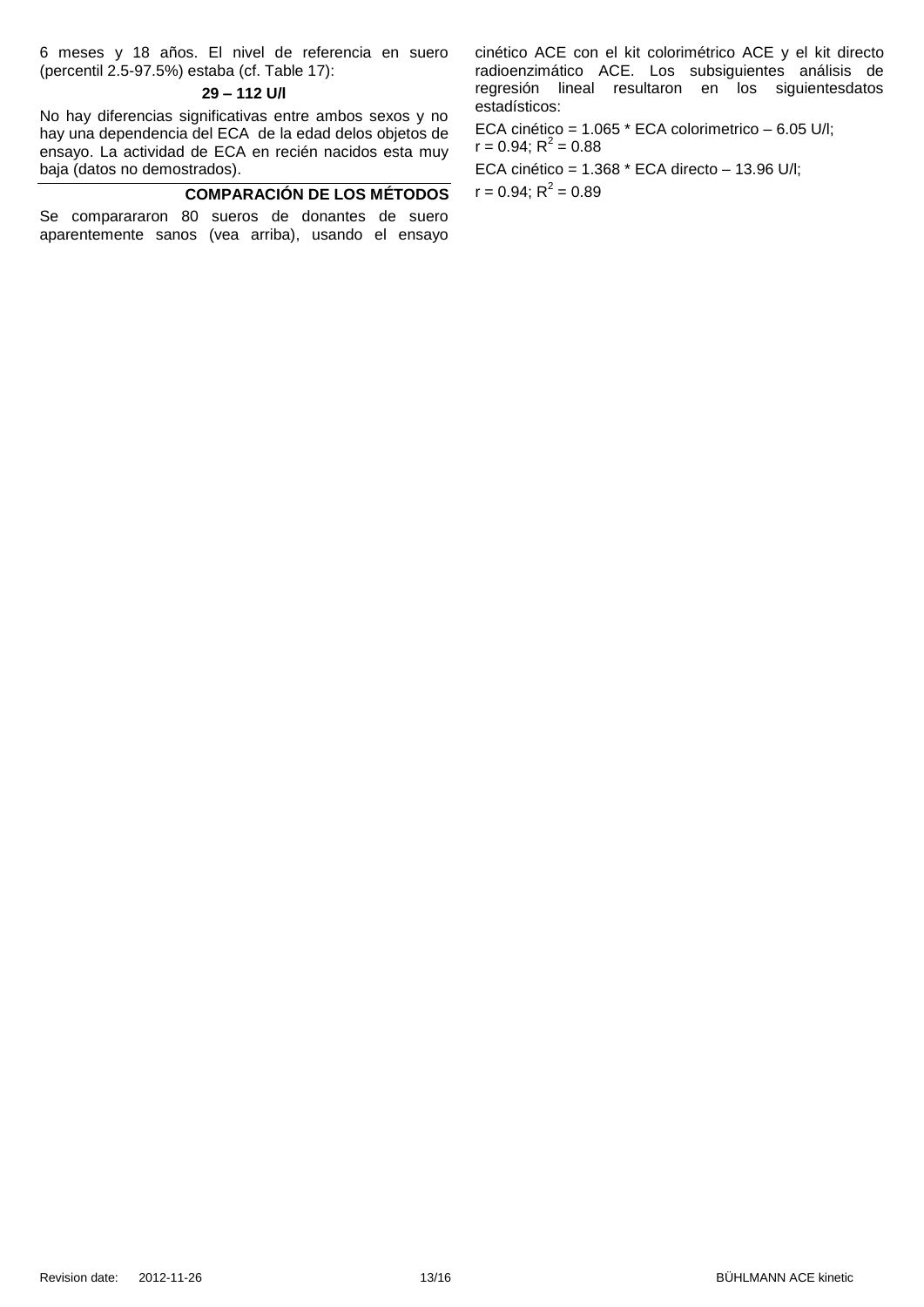#### **APPENDIX I TABLES/ TABELLEN/ TABLES/ TABELLE/ TABLAS**

<span id="page-13-0"></span>

| Table 11            |                     |                    |                        | <b>Example of results</b> |
|---------------------|---------------------|--------------------|------------------------|---------------------------|
| Sample              | Abs.<br>$t = 0$ min | Abs.<br>$t=10$ min | $A$ Abs.<br>$t=10$ min | ACE U/I                   |
| Calibrator          | 1.4737              | 1.3805             | 0.093                  | 82.1                      |
| Normal<br>Contr     | 1.5083              | 1.4663             | 0.042                  | 37.1                      |
| <b>High Control</b> | 1.5499              | 1.4689             | 0.081                  | 71.6                      |
| Unknown             | 1.4884              | 1.4174             | 0.071                  | 62.7                      |

## $E_x = \frac{0.071}{0.093} \times 82.1 = 62.7$  ACE U/I

<span id="page-13-1"></span>

| Table 12  |           |    | Intra-assay precision |
|-----------|-----------|----|-----------------------|
| Mean      | <b>SD</b> |    | C٧                    |
| [ACE U/I] | [ACE U/I] | n  | $\frac{1}{2}$         |
| 38.6      | 1.3       | 20 | 3.4                   |
| 63.6      | 17        | 20 | 27                    |
| 85.3      | 1.8       | 20 | 2.1                   |
| Mean      |           |    | 27                    |

<span id="page-13-2"></span>

| Table 13          |                 |    | Inter-assay precision |
|-------------------|-----------------|----|-----------------------|
| Mean<br>[ACE U/I] | SD<br>[ACE U/I] |    | CV<br>[%]             |
| 20.2              | 2.6             | 20 | 12.8                  |
| 48.5              | 3.6             | 20 | 7.4                   |
| 78.1              | 3.1             | 20 | 4.0                   |
| Mean              |                 |    | 81                    |

<span id="page-13-3"></span>

| Table 14 | Dilution linearity (observed/expected) |  |
|----------|----------------------------------------|--|
|          |                                        |  |

|          | 140               |
|----------|-------------------|
| mean     | 110.7%            |
| 95% CI   | $108.0 - 113.5%$  |
| SD       | 16.4%             |
| Median   | 108.9%            |
| 96.5% CI | $105.7 - 111.7 %$ |
| ΩR       | $17.7\%$          |

<span id="page-13-4"></span>

Figure 1 **Dilution Linearity**



<span id="page-13-5"></span>

| Table 15      |       |        |        |        | <b>Spiking recovery</b> |
|---------------|-------|--------|--------|--------|-------------------------|
|               | Basic | Spiked | Calcu- | Obser- | Reco-                   |
|               | value | with   | lated  | ved    | very[%]                 |
| Sample 1      | 18.5  | 12.5   | 31.0   | 29.8   | 96                      |
|               |       | 25     | 43.5   | 46.1   | 106                     |
|               |       | 50     | 68.5   | 70.4   | 102                     |
| Sample 2      | 29.5  | 12.5   | 42.5   | 40.8   | 96                      |
|               |       | 25     | 54.8   | 53.1   | 97                      |
|               |       | 50     | 79.8   | 81.3   | 102                     |
| Mean recovery |       |        |        |        | 99.8                    |

<span id="page-13-6"></span>

| Table 16                                    |                            |                              |                                        | <b>Specificity</b> |
|---------------------------------------------|----------------------------|------------------------------|----------------------------------------|--------------------|
|                                             | Initial ACE<br>value [U/l] | Conc. of<br>inhibitor<br>[M] | Inhibited<br><b>ACE</b> value<br>[U/I] | Inhibition<br>[%]  |
|                                             |                            | $1 * 10^{-5}$                | 46.5                                   | 5.1                |
| Angiotensin 1                               | 49.0                       | $1 * 10^{-4}$                | 32.5                                   | 33.7               |
|                                             |                            | $1 * 10^{-3}$                | 6.5                                    | 86.7               |
|                                             |                            | $3.9 * 10^{-5}$              | 46.9                                   | 4.3                |
| <b>EDTA</b>                                 | 49.0                       | $3.9 * 10^{-4}$              | 20.3                                   | 58.6               |
|                                             |                            | $3.9 * 10^{-3}$              | ND                                     | 100.0              |
|                                             |                            | $1.3 * 10^{-6}$              | 46.1                                   | 5.9                |
| H-Val-Trp-<br>OH $\cdot$ 2 H <sub>2</sub> O | 49.0                       | $1.3 * 10^{-5}$              | 36.2                                   | 26.1               |
|                                             |                            | $1.3 * 10^{-4}$              | 10.3                                   | 79.0               |
|                                             |                            | $1.3 * 10^{-3}$              | 3.6                                    | 92.7               |

<span id="page-13-7"></span>

| Table 17                                                 |                                      |                                           | <b>Normal values</b>                |
|----------------------------------------------------------|--------------------------------------|-------------------------------------------|-------------------------------------|
|                                                          | <b>Adults</b><br>Data<br>Bühlmann AG | <b>Adults</b><br>Biller et al.<br>2006(5) | <b>Children</b><br>Elmlinger et al. |
| n                                                        | 80                                   | 159                                       | 84                                  |
| Age (years)                                              | 20-70                                | $18 - 64$                                 | $0.5 - 18$                          |
| Mean $(U/I)$                                             | 42.2                                 | 47.0                                      | 70.3                                |
| SD (U/I)                                                 | 14.5                                 | 17.3                                      | 21.5                                |
| Mean $±$ 2SD                                             | $13.2 - 71.2$                        | $12.4 - 81.6$                             | $27.3 - 113.3$                      |
| Median $(U/I)$                                           | 40.7                                 | 45.1                                      | 66.9                                |
| $IQR$ (U/I)                                              | 21.5                                 | 22.5                                      | 32.0                                |
| $2.5 - 97.5$ <sup>th</sup><br><b>Percentile</b><br>(U/I) | $19.8 - 70.2$                        | $16.1 - 85.3$                             | $29.3 - 112.2$                      |

**Table description:** cf. "Calculation" (page 2) and corresponding "Performance Characteristics" (page [3\)](#page-2-0)

**Tabellenbeschreibung:** siehe "Berechnung der Resultate" (Seite 4) und "Leistungsmerkmale" (Seite [5\)](#page-4-0)

**Explications relatives aux tableaux:** voir "Calcul des Résultats" (page 6) et "Caractéristiques de Performance" (page [8\)](#page-7-0)

**Descrizione tavola:** *cf.* "Elaborationen dei Resultati" (pagina 8) e "Caratteristiche di Prestazione" (pagina [10\)](#page-9-0).

**Explicaciones relativas a las Tablas:** ver "Cálculos" (página 9) y "Características de Eficiencia" (página [12\)](#page-11-0)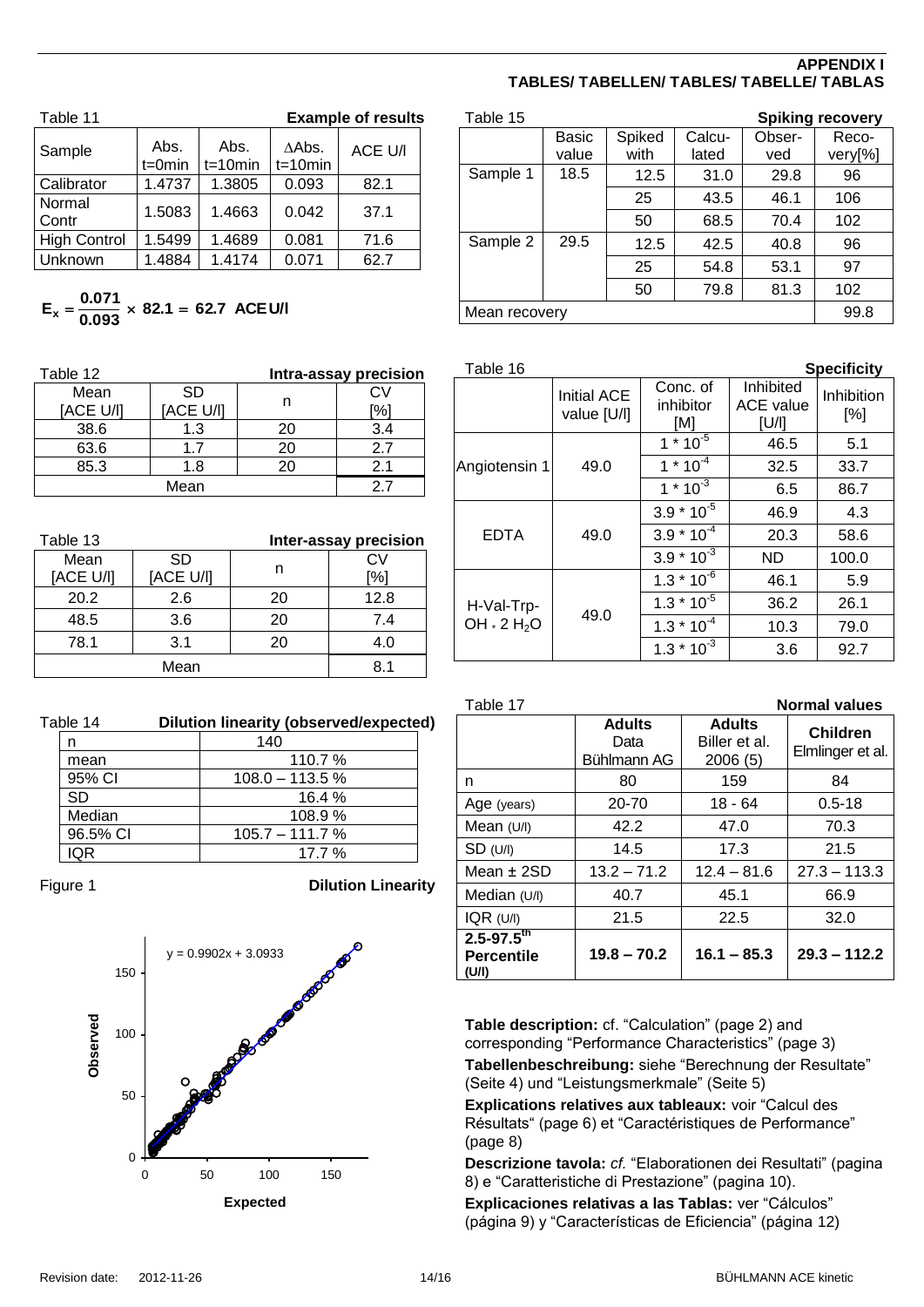#### **REFERENCES/ LITERATURREFERENZEN/ RÉFÉRENCES/ RIFERIMENTI/ REFERENCIAS**

- 1. Ronca-Testoni S.: *Direct spectrophotometric assay for angiotensin-converting enzyme in serum.* Clin Chem **29**, 1093-1096 (1983).
- <span id="page-14-0"></span>2. Bénéteau B. and Baudin B. et al.: Automated *kinetic assay of angiotensin-converting enzyme in serum*. Clin Chem **32**, 884-886 (1986).
- <span id="page-14-1"></span>3. Lieberman J.: *Elevation of serum angiotensin converting enzyme (ACE) level in Sarcoidosis.* Am J Med **59**, 36-72 (1975)
- <span id="page-14-4"></span>4. Hurst P.L. and Lovell-Smith C.J.: *Optimized assay for serum angiotensin converting enzyme activity.* Clin Chem **27**, 2048-2052 (1981).
- <span id="page-14-2"></span>5. Biller H, Zissel G, Müller-Quernheim J et al.: Genotype-corrected reference values for serum angiotensin-converting enzyme. Eur Respir J 28, 1085-90 (2006).
- <span id="page-14-3"></span>6. Studdy P.R. and Bird R.: *Serum angiotensin converting enzyme in sarcoidosis – its value in present clinical practice.* Ann Clin Biochem **26**, 13-18 (1990).
- 7. Bénéteau-Burnat B. and Baudin B. et al: Serum angiotensin converting enzyme in healthy and sarcoidotic children: comparison with the reference interval for adults. Clin Chem **36**, 344-346 (1990).